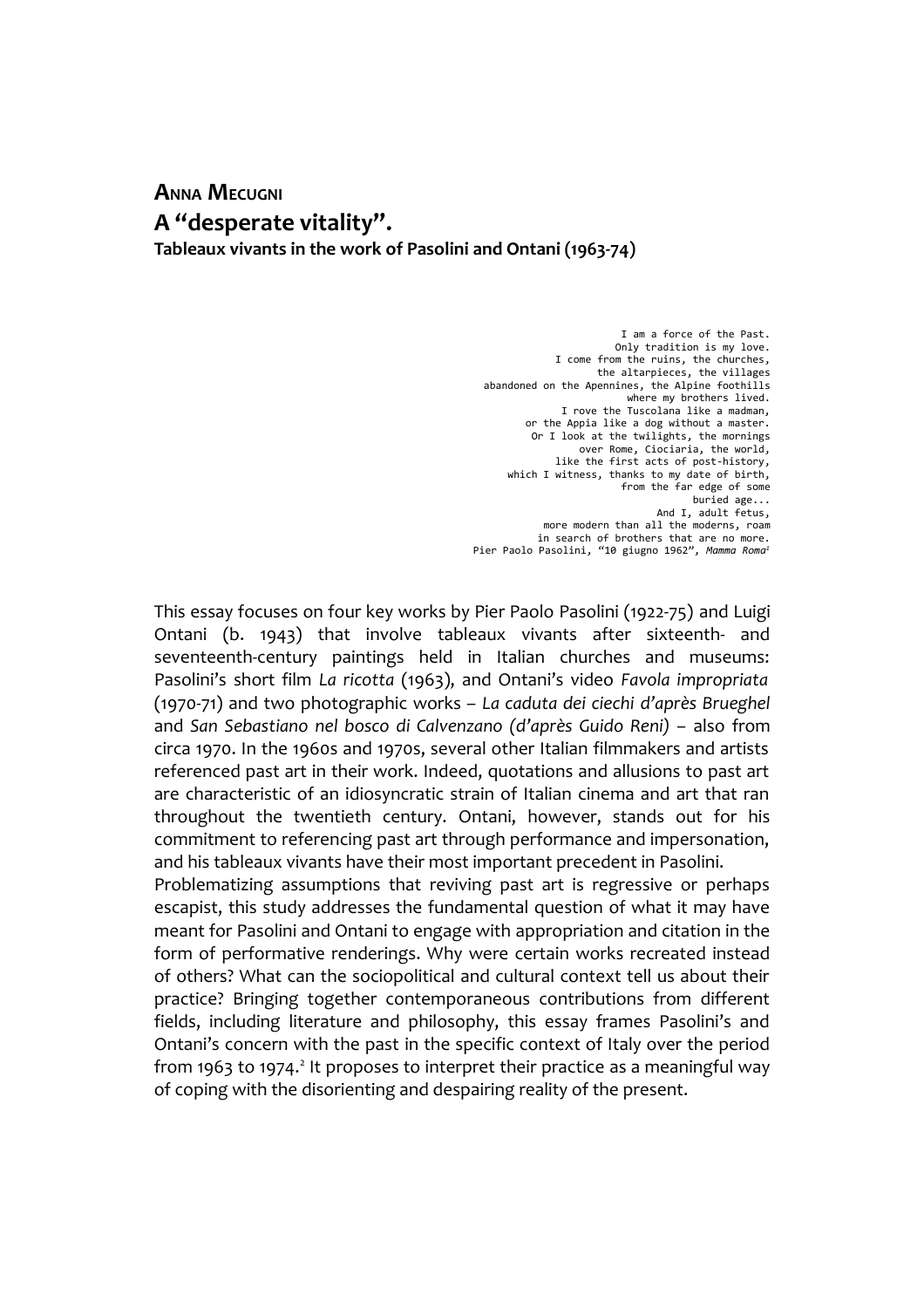The works discussed here were produced at a time marked by profound changes and crises that permeated Italian society and culture, leaving the country forever changed. The extraordinarily swift transformation of the economy from predominantly agrarian to industrial, in the late 1950s and early 1960s, and the onset of internal terrorism in 1969 can be deemed the two most dramatic phenomena of postwar Italy. Industrialization led to burgeoning consumerism, bourgeoisification of the lower classes, cultural homogenization, and the progressive loss of local traditions. These changes prompted an identity crisis in Pasolini that was both ideological and existential, making him question his own social role as a committed intellectual. At the end of the 1960s a series of bombs plotted by neo-Fascist groups detonated in public spaces in Milan and Rome, inaugurating the darkest period of the country's postwar history, dubbed by the press *anni di piombo* or "leaden years" (1969-c. 1983). The wave of politically motivated violence that hit the country could only aggravate Pasolini's crisis. It resulted in anxiety, disillusionment, and alienation – in the sense of disconnectedness and uprootedness – that were widespread and did not spare Ontani either. Indeed Ontani's artistic career began under the weight of the *anni di piombo*. In the face of the deadlock generated by extremism from both the right and left, Ontani embraced the liberating impulse of impersonating other characters.

Central to the contextualization proposed here is the discourse that developed in Italy from the early 1960s to the mid-1970s around "Mannerism" and "mannerism" – the former referring to sixteenth-century *maniera*, or the *maniera moderna*, as Giorgio Vasari called it in his *Lives of the Artists* (1550, enlarged 1568), and the latter understood as a meta-historical category and allegory for sociopolitical and cultural crisis. The term Mannerism gained currency in German scholarship of the 1920s in reference to Italian art produced between 1520 and the end of the sixteenth century. Generally despised earlier, save for a brief moment during the Romantic period, Mannerism was appreciated again at the time of German Expressionism. It was interpreted as symptomatic of the sociopolitical, moral, and economic crisis that Italy was undergoing at the dawn of the Reformation. The metahistorical notion of mannerism is tied to this association with a remarkable crisis.<sup>[3](#page-19-2)</sup> Although the term Mannerism is a misnomer (the suffix "-ism" suggests an artistic movement, a phenomenon of the nineteenth and twentieth centuries), it is adopted here as it was commonly used around the time that Pasolini and Ontani staged their tableaux vivants. Without claiming to attempt to redefine Mannerism or meta-historical mannerism, this study surveys significant contributions on these subjects. Texts by Giuliano Briganti, Arnold Hauser, Ludwig Binswanger, and others will be considered. Critical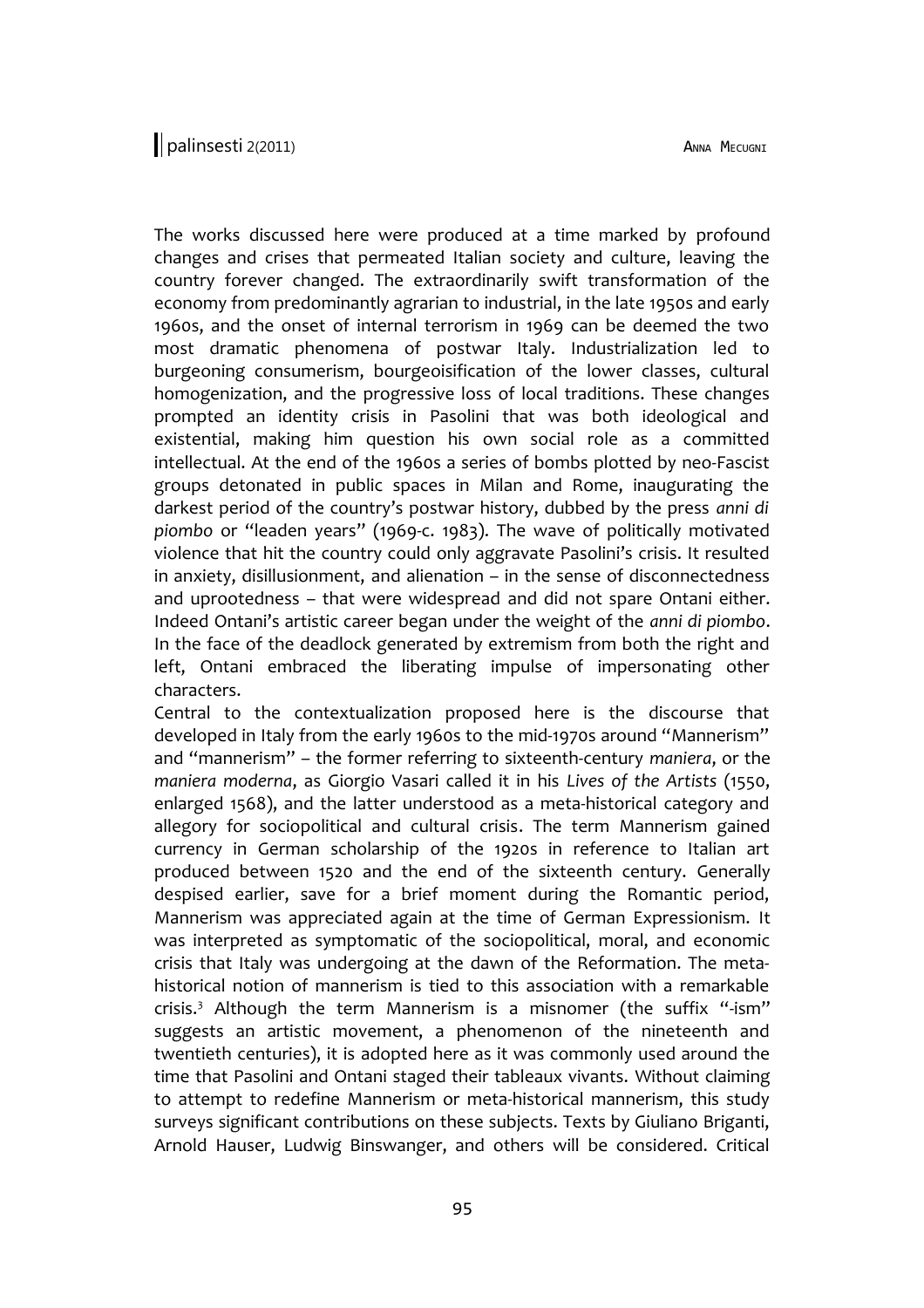contributions by Renato Barilli on Giorgio de Chirico's post-Metaphysical work and by Gianni Vattimo on the mask in Nietzsche will also be discussed.

## **Then and Now**

Ontani commented that his work is "a form of mannerism" that helps him deal with everyday life.<sup>[4](#page-19-3)</sup> Around 1970 he began to pose as figures from past paintings, mostly from the sixteenth and seventeenth centuries, in life-size color photographs that he variously called tableaux vivants, *d'après*, and *quadri-non-quadri* (paintings-non-paintings). The works bring together performance, photography, and painting. "I thought of making painting by enlarging a photographic pose to life size", as in a Renaissance altarpiece, he explained.<sup>[5](#page-19-4)</sup> When he started staging tableaux vivants, Italy had just plunged into the *anni di piombo*, having witnessed one of the major right-wing terrorist massacres, the infamous Strage di Piazza Fontana in Milan in December of 1969, and the founding, in early 1970, of the *Brigate Rosse*, which became the largest and strongest of the left-wing terrorist groups. There were nearly 600 groups of both left and right active over the course of this period.

One of Ontani's earliest tableaux vivants is *La caduta dei ciechi d'après Brueghel* (1970-71) [**[fig. 1](http://www.palinsesti.net/index.php/Palinsesti/article/downloadSuppFile/36/188)**], which lends itself to an interpretation as a political allegory of the onset of the *anni di piombo*. For this work Ontani cast the shadow of his own body on a white background, mimicking the pose of each of the six figures in Brueghel's *Parable of the Blind*, held in the collection of the Capodimonte Museum in Naples. Ontani conceived this tableau as a series of six poses, presented as both photographic prints and slide projections. He realized it in collaboration with photographer Cesare Bastelli at a small experimental theater in Bologna called Teatro Evento. [6](#page-19-5) At the time Bastelli was involved with theater; he later worked in cinema as a director of photography.

Brueghel's *Parable of the Blind* depicts a story in the Gospel of Matthew that exemplifies the human tendency of blindly following leaders. The scene in the painting looks out of focus, as if seen by a visually impaired person. At the time the work was executed, in 1568, Catholics and Protestants used the biblical parable to accuse one another of spiritual blindness. In his impersonations of the figures in the painting, Ontani changed the orientation of their bodies relative to the picture plane so that their individual positions would appear clearly readable, either frontal (the first figure in the sequence) or in profile. Their rendering as black silhouettes accentuates their anonymity and grimness and reinforces the reading of the work as an allegory of the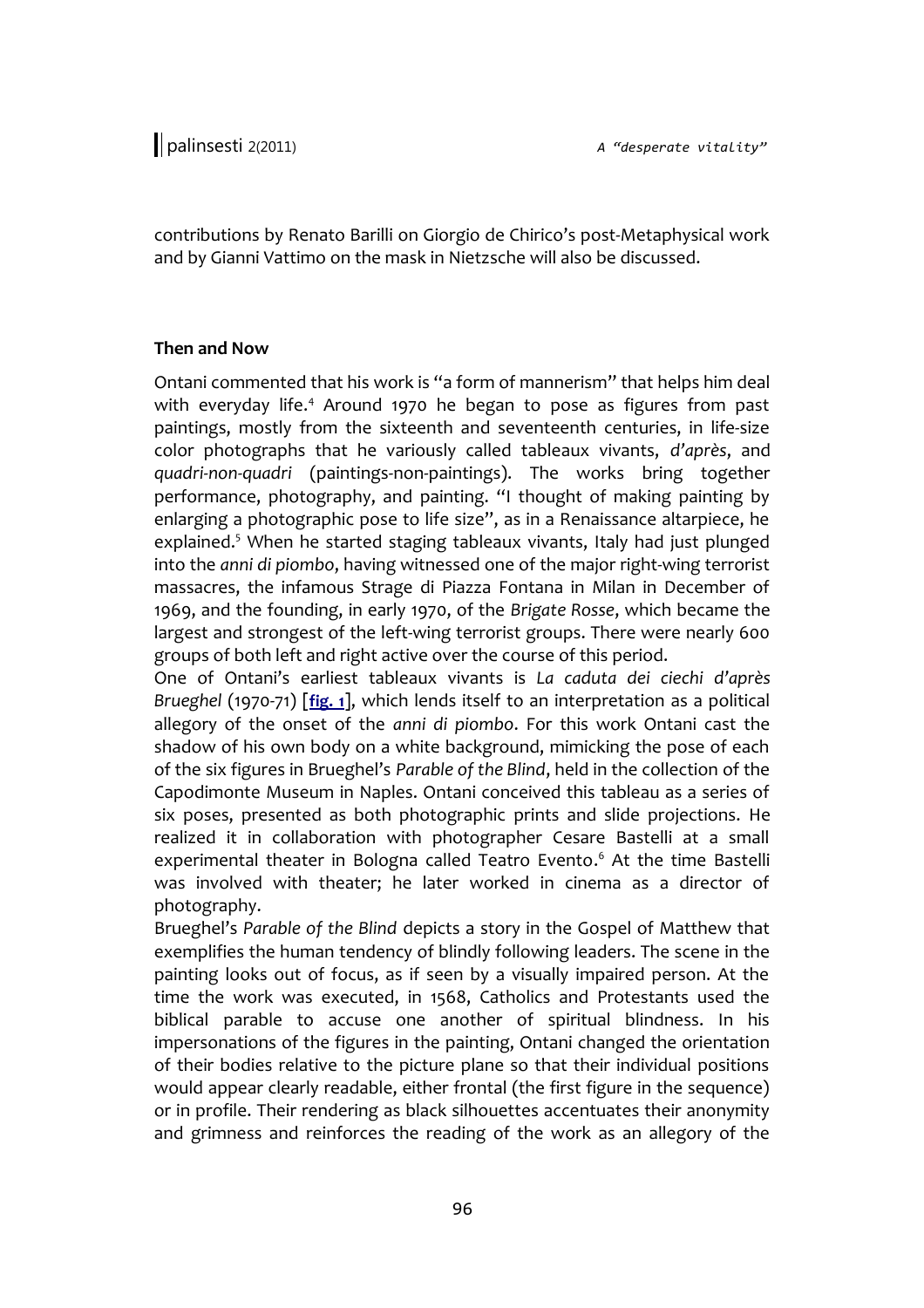## palinsesti 2(2011) Anna Mecugni

opposing but equally blind forces dominating in the *anni di piombo*: terrorism and its counterpart, conformism.

At the end of that deeply troubled decade, at a symposium commemorating Pasolini that was organized by the Italian Institute of Culture in New York City and held at Yale University in October of 1980, art critic and curator Achille Bonito Oliva drew a parallel between "then" and "now": on the one hand, the "religious, economic, scientific, and moral crises that marked the end of the Renaissance" and the beginning of Mannerism, and, on the other, "the crises that gnaw our contemporary society, put artists outside of all certainties, and make them adopt art as a means to affirm their own identity".<sup>[7](#page-19-6)</sup> Pasolini, he continued, "like a historical Mannerist . . . yearns for the total artist of the Renaissance".<sup>[8](#page-19-7)</sup> Thus a central correspondence between Pasolini and the sixteenth-century artists is their longing for a beloved, foregone past, as the passage "I Am a Force of the Past" conveys. Pasolini wrote it while at work on the screenplay of *La ricotta*. In an intense sequence of the film, he had his alter ego, the character of the film director, played by Orson Welles, recite it.

Bonito Oliva was drawing on characterizations, prevalent in Italian art historical scholarship, of Mannerism as a response to a climate of acute instability and Mannerist artists as eccentric, aloof individuals. Although he was speaking in the aftermath of the two most tragic events of the *anni di piombo –* the killing of former premier Aldo Moro in 1978 and the bombing of the Bologna train station in 1980 – his interest in Mannerism and his claim of its affinities with the present date back to the early 1970s. In a lecture presented at the Incontri Internazionali d'Arte in Rome in 1972, "La citazione deviata: L'ideologia", he remarked that the rediscovery of Mannerism in the twentieth century was due to these affinities. It "has coincided", he stated, "with a historical situation that parallels the contradictions and alienation of the sixteenth century, in which . . . artists adopted behaviors that anticipated the anguish and detachment of modern intellectuals".<sup>[9](#page-19-8)</sup> Restlessness and disorientation, due to the loss of an identifiable social role for intellectuals and artists, he continued, characterize both centuries. Art, in Mannerism as in the present day, he concluded, "does not have a direct grip on the world, but only exists as possibility and *deviated citation* [italics added]".<sup>[10](#page-19-9)</sup> The notion of "deviated" or oblique citation suits both Ontani's and Pasolini's performative renderings of past paintings, as they lack literal exactitude (*à la* Luchino Visconti). They feature an amateurish quality and often incorporate elements of contemporary popular culture, revealing the fiction of the *mise en scène*.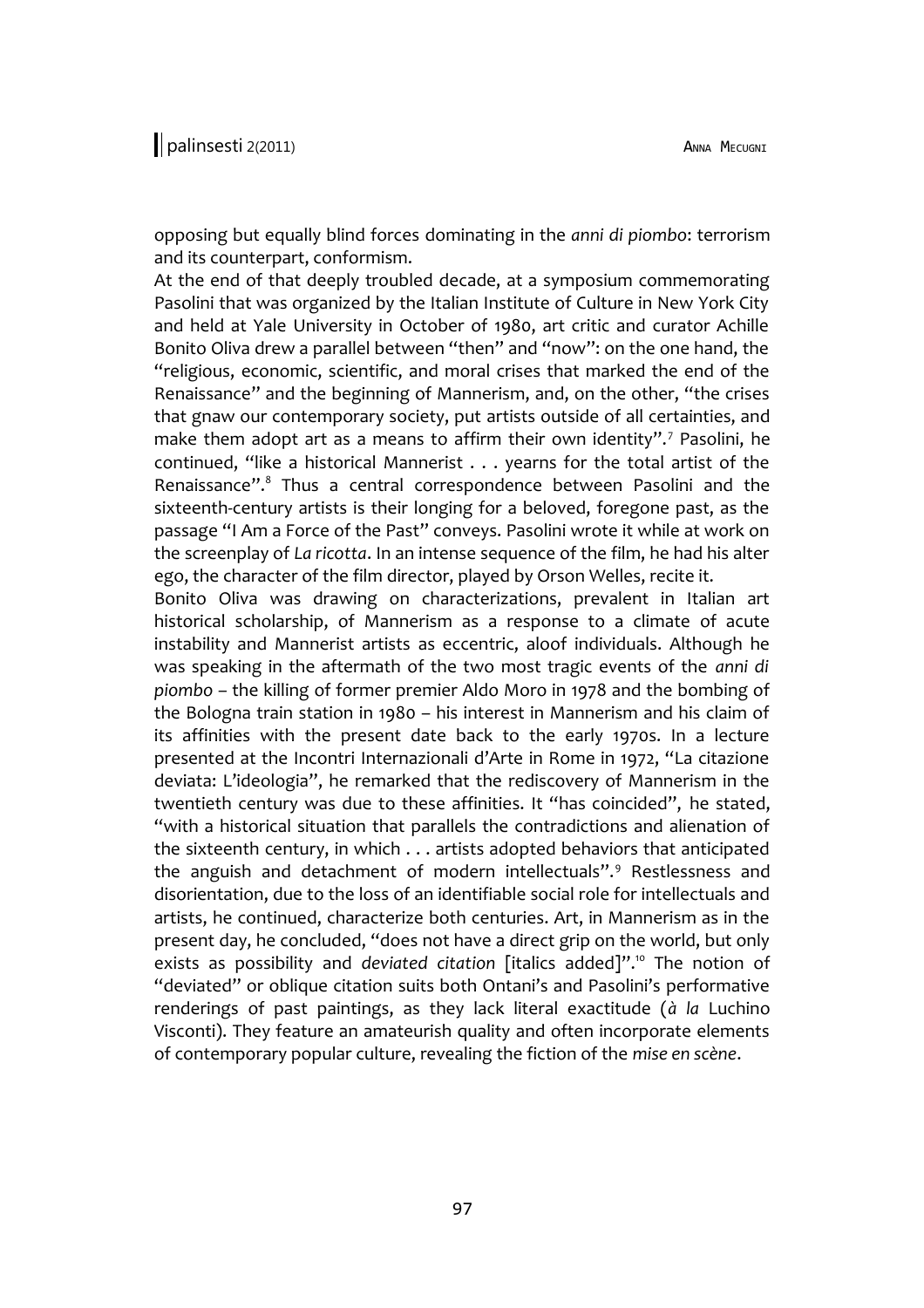## **Tableaux Vivants of Mannerist Paintings**

Already in 1959 the writer and literary critic Pietro Citati called Pasolini "a superbly mannerist artist" in reference to his literary work.<sup>[11](#page-19-10)</sup> Besides noting direct references to Mannerism in Pasolini's work, Citati stressed similarities in terms of taste and style, adducing, for example, artifice and pastiche. Over forty years later, film scholar Antonio Costa characterized Pasolini's recourse to painting citations in film as a "mostly mannerist whim" (*capriccio manieristico*).[12](#page-19-11) Pasolini himself declared his love of Mannerism on several occasions. The poem "La Guinea," which he wrote in 1962 and included in the collection *Poesia in forma di rosa*, published in 1964, hails "the taste/ for sweet and great Mannerism/ that touches with its sweetly robust whim/ the roots of living live".[13](#page-19-12) It was with *La ricotta* that the writer and filmmaker thematized his concern with Mannerism.

*La ricotta* is Pasolini's third film, after *Accattone* (1961) and *Mamma Roma* (1962). Pasolini wrote and filmed it between the spring of 1962, while still at work on *Mamma Roma*, and early 1963. It is one of four films in a collection titled *RoGoPaG*, after the names of the contributing directors: Rossellini, Godard, Pasolini, and Gregoretti. Thirty-five minutes long and low-budget, *La ricotta* portrays the production of a blockbuster film on the Passion of Christ. It was shot on the outskirts of Rome, on the hilly ridge near the Acqua Santa spring, between the Via Appia Nuova and the Via Appia Antica, where pimps and other subproletarian folks lived (the tableaux vivants were filmed in a theater of Cinecittà). In the film, the director, played by Welles, imparts orders to his crew for the staging of two elaborate tableaux vivants of Mannerist paintings, as he remains comfortably seated in his director's chair. Meanwhile, a subproletarian extra named Stracci (Italian for "rags") runs around in search of food, desperately hungry after having donated his worker's lunch to his family. In a tragi-comic turn of events, he steals a little dog belonging to the main actress, sells it to a journalist, and buys a large wheel of ricotta with the proceeds, stuffing himself with the cheese and everything else the crew now throws at him. He then dies of indigestion on the cross during shooting, in front of the film producer and other representatives of the Establishment, who have come to celebrate the end of the filming and, in the final scene of *La ricotta*, witness the death of Stracci from behind a long table overflowing with food that was set in their honor. The worlds of the intellectual bourgeois (represented by the film director) and the subproletarian (Stracci) are dramatically irreconcilable.

*La ricotta* was censored before it was even released and was completely banned a few days after it was shown in movie theaters. Pasolini was given a four-month suspended sentence for vilification of the state religion, and the film was subject to further censorship, which entailed cuts and modifications,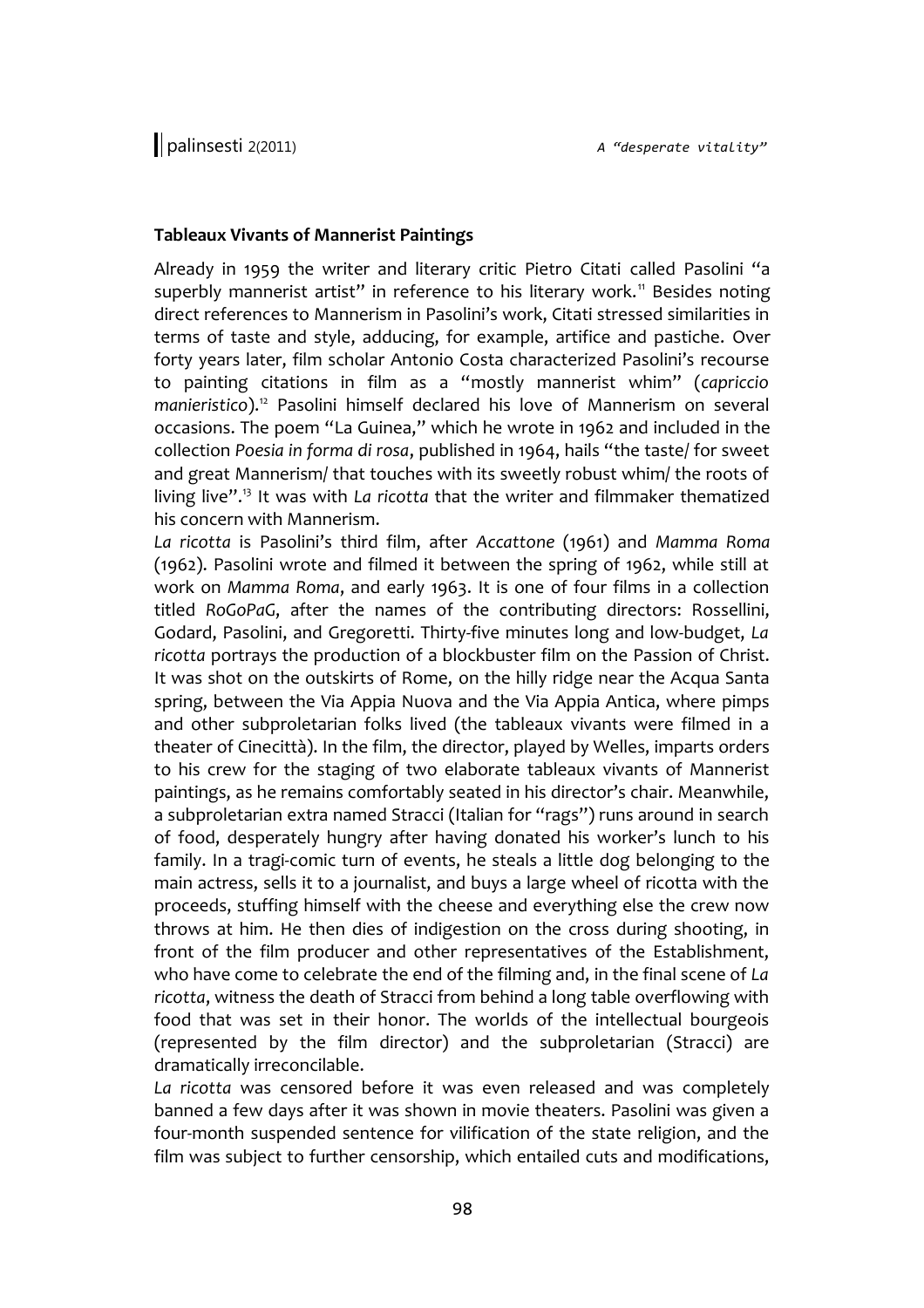before it was released again.<sup>[14](#page-19-13)</sup> As the public prosecutor's argument in the trial's proceedings reveals, what was most vehemently under attack were the two tableaux vivants, for their mingling of sacred and profane.

Highly aestheticized but also, at moments, irresistibly comical, the tableaux vivants recreate two famous altarpiece paintings by Rosso Fiorentino and Pontormo that depict the subject of the Deposition [**[fig. 2](http://www.palinsesti.net/index.php/Palinsesti/article/downloadSuppFile/36/189)**; **[fig. 3](http://www.palinsesti.net/index.php/Palinsesti/article/downloadSuppFile/36/190)**], although the ambiguity of the spatial arrangement in the latter is such that it has also been referred to as a Pietà or Entombment.<sup>[15](#page-19-14)</sup> Among the best-known Mannerist works, Rosso's *Deposition* dates from 1521 and is held in the collection of the Pinacoteca comunale of Volterra; Pontormo's dates from 1526-28 and still adorns the Capponi chapel, for which it was commissioned, in the Church of Santa Felicita in Florence. Both are vertical in format, requiring Pasolini to adapt their verticality to the horizontal filmic frame, which he did by imagining lateral extensions with additional elements and characters. In the tableau vivant of Rosso's painting, two Moors in profile flank the main group – one holds a spear, another a basket of fruit. They are unusual characters for the subject, but not for Rosso, who painted "Moors, gipsies, and the strangest things in the world", as Vasari puts it.<sup>[16](#page-19-15)</sup> Moors and gypsies were the destitute people of the time and their prominent inclusion in some of Rosso's works must have struck a consonant chord in Pasolini, who was keenly interested in social marginality for its potential to disrupt the sociopolitical bourgeois order. More literally Pontormoesque are the additional figures and the dog in Pontormo's tableau, as they recall specific characters from other paintings by the Florentine artist.<sup>[17](#page-20-0)</sup>

Pasolini constructed the two tableaux specularly. Both unfold through juxtapositions of still-camera shots – long shots, close-ups, and, in Rosso's tableau, medium shots – that are predominantly frontal, without camera movements or zooming. Each scene begins with a wide shot of the stage on which the tableau is being set. The actors playing the biblical figures, dressed in brightly colored draperies, take their positions, while a member of the crew, in gray, contemporary clothes helps with final touchups. The voiceover of the director's assistant loudly directs the crew member to leave the stage and music is played. But, on both occasions, it is the wrong music – pop rather than classical – and the voice of the assistant exploding in angry screams invades the stage. These are just some examples of the extraneous elements that populate both scenes and highlight the fictional nature of the reconstructions, producing a distancing effect, or *Verfremdungseffekt*, to borrow Bertolt Brecht's famous expression. It is through these elements, which the public prosecutor found most offensive about the film, that viewers of *La ricotta* realize they are looking at actors who are attempting to stage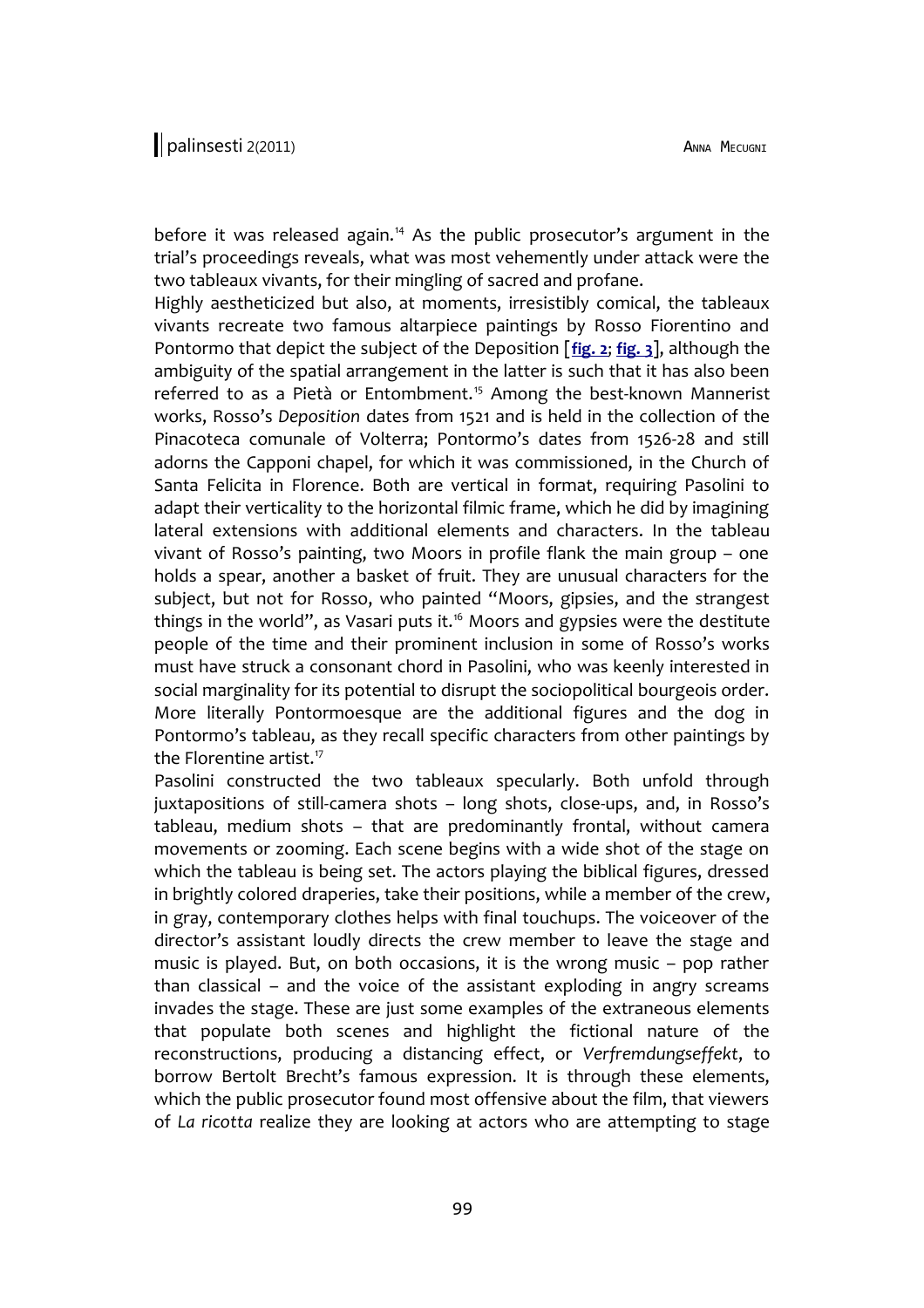tableaux vivants from past paintings. And it is clear that the actors are failing in the process, repeatedly and comically.

The humor that permeates the *mises en scène* should not be interpreted as an act of irreverence and disrespect toward the original works (or toward their popularization through the broad circulation of color reproductions, as discussed later). Together with the use of cheap props, as the cardboard dagger of the military figure in Pontormo's tableau, and the employment of amateurs along with professional actors, the comical moments seem to parodize Hollywood epics by revealing the banality and vulgarity of what goes into their artful reconstructions. Humor, cheap props, and amateur actors also contrast with the aestheticized aspects of the recreations – from the composed still-camera shots to the vibrant colors and classical draperies of the costumes. The title of the film is another citation from Pontormo, who wrote in his *Diary* that he ate far too much ricotta ("troppo e maxime della ricotta"), $18$  a humble food that is at odds, again, comically, with the grandeur of his Santa Felicita altarpiece, as well as with the riches of the world of cinema.

The distinguishing features of a tableau vivant are silence and immobility, as a "living picture" mimics the frozen image of a painting. In fact, a tableau vivant can be defined as a "silent and motionless theatrical scene in which one or more actors, usually amateur, recreate a figurative masterpiece or a historical, imaginary, or allegorical scene through their body position and facial expression".<sup>[19](#page-20-2)</sup> A strain of the tableau vivant tradition, reaching back to the Middle Ages, has survived in Italy in the form of reconstructions of scenes from the Gospel for edifying and recreational purposes on the occasion of particular religious celebrations, as in the *presepe vivente* (living Nativity scene), during the Christmas season, and the *teatro della Passione* (theater of the Passion), during Easter week. The public prosecutor probably had these in mind when he attacked Pasolini's tableaux as blasphemous.

The defining characteristics of a tableau vivant are at once endorsed and transgressed in *La ricotta*. In the film within the film, the director conceives the tableaux as predominantly still and without dialogue, although with some intended movement and sound. Additional movement and sound result from the unintended failures and whims of the characters impersonating the figures in the Depositions. They generate great amusement for the viewers of *La ricotta*, as well as for the characters on stage. The mistaken LPs are but one example. Additionally, in the tableau of Rosso, one of the Moors suddenly peeks from behind the main group and is immediately sent back to his position. Later, the elderly, white-bearded character atop the cross is caught picking his nose and is candidly rebuked: "Amorosi, stop picking your nose!" In the tableau of Pontormo, the film director scolds the actress playing the bare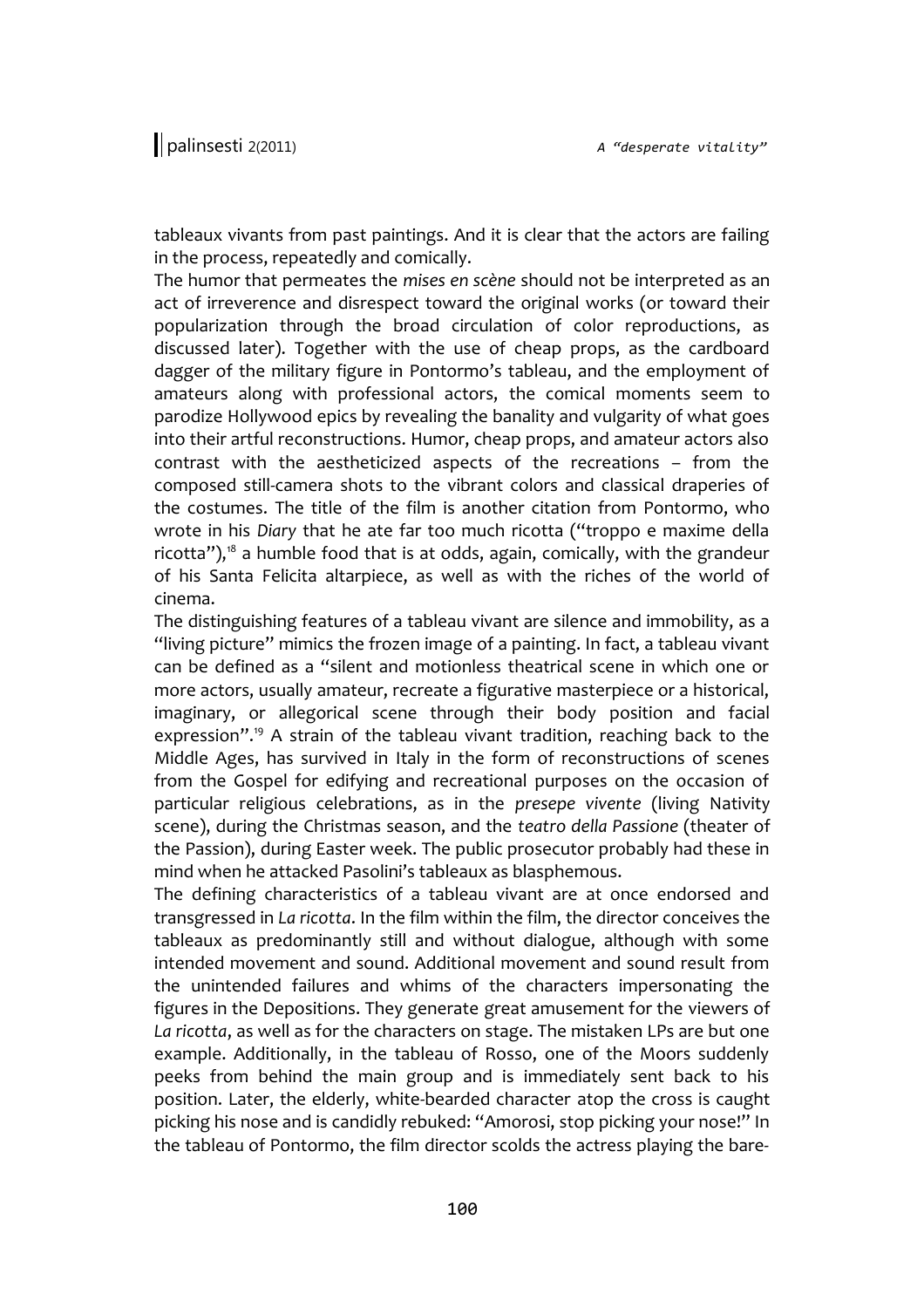headed woman, probably Mary Magdalene, for moving her arms: "Stop agitating those biceps. . . . Hold still, still! You are the figure of an altarpiece – got it? Hold still!" Then one of the two youths who are holding the actor impersonating Christ loses his grip, and the entire cast bursts into vigorous laughter when the three men fall to the floor.

In a similarly comical sequence of trials and errors, Ontani imitated a portrait head by the Mannerist painter Arcimboldo for his forty-minute color video *Favola impropriata* [**[fig. 4](http://www.palinsesti.net/index.php/Palinsesti/article/downloadSuppFile/36/191)**], which was one of the first color videos made by an artist in Europe. A distinctive quality of Ontani's tableaux vivants in general is their striking simplicity of means, which echoes the spareness of Pasolini's tableaux as well as his intentionally rudimentary film technique. *Favola impropriata* is no exception. Shot with a fixed camera from beginning to end, it unfolds in a series of uncomplicated, apparently unrehearsed actions that Ontani performs using a host of everyday objects. Neat arrangements of the objects are systematically disrupted by Ontani's actions, alternating making and unmaking, order and disorder, reminiscent of Alighiero Boetti's work. The stage for the improvisations is the floor, a navy blue porous surface that the artist diligently attempts to clean, as if it were a school blackboard, after each action.

Following one of these cleaning rituals, Ontani gets ready for his impersonation. First, he carefully places fruit on the floor in this order: a red apple, a pear, a bunch of dark red grapes, a banana next to the apple, and then another red apple on the other side of the banana, making the fruit look like an upside-down face with a distinctive nose (banana), eyes (apples), and wisp of hair (grapes). Next he removes each piece of fruit one by one, lies down supine with his head occupying a large portion of the screen, and places the apples on his eyes. Then he attempts to put the pear in his mouth, but it falls out. He tries again and, for a moment, manages to stabilize the fruit atop his face and pose motionless in his tableau. At this point the tableau is interrupted again. Keeping the apples and pear pressed against his face with one hand, Ontani reaches out with the other to retrieve the bunch of grapes from offstage and places it on his forehead. As soon as he accomplishes this task, one of the apples falls on the floor, rolling out of the screen frame. Again pressing the other fruit against his face with one hand, he turns to the side and, after a few attempts, finally recovers the lost apple. For another short moment he poses again motionless in a tableau vivant reminiscent of Arcimboldo's composite heads. *Favola impropriata* includes another reference to Mannerism as well. Later in the video, Ontani arranges postcard reproductions of artworks; prominently featured near the center of the video frame is Rosso Fiorentino's *Musical Cherub* (1521), a widely published image of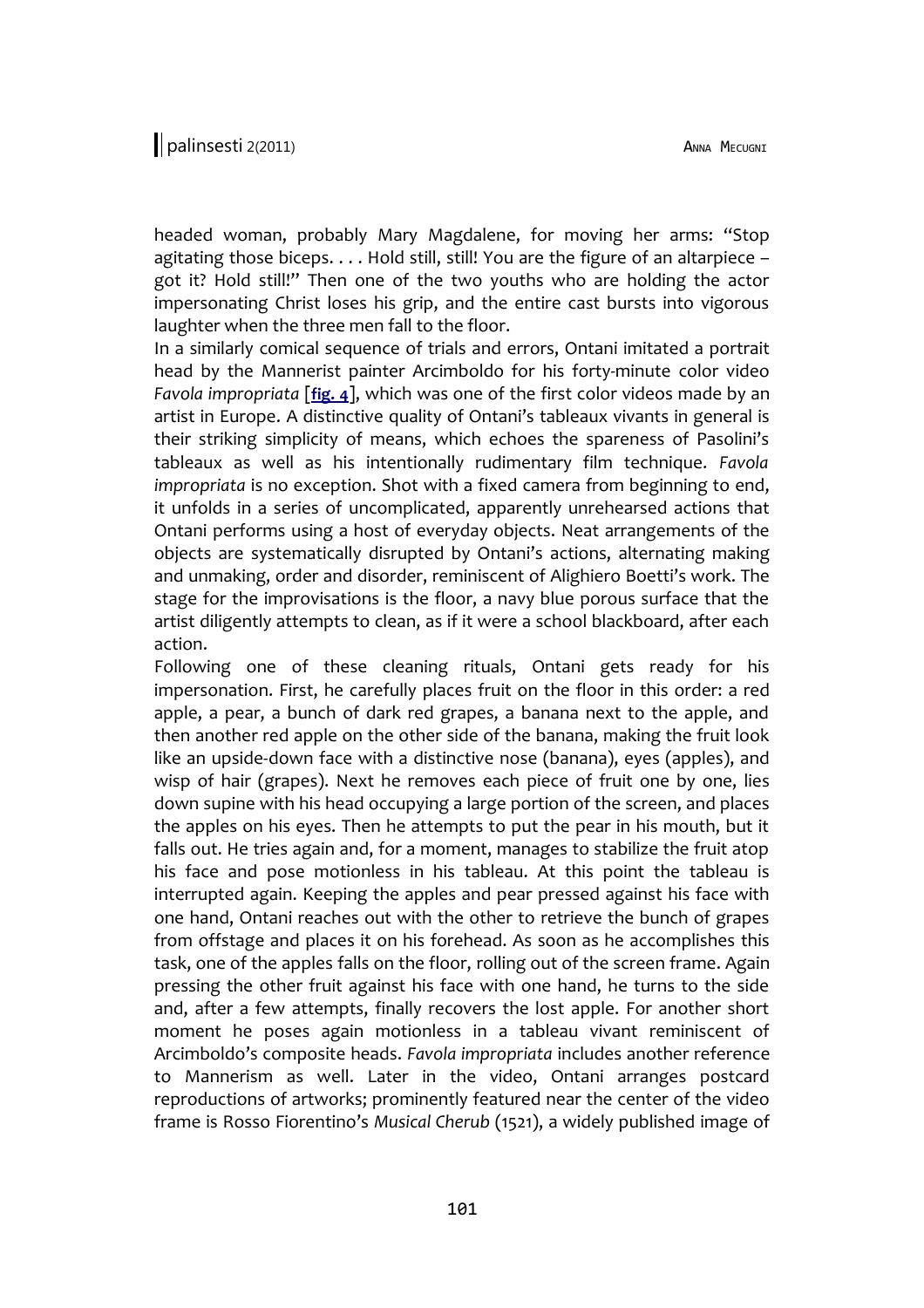a lost-altarpiece fragment in the collection of the Galleria degli Uffizi in Florence.

## **A "Desperate Vitality": From Longhi to Briganti to Pasolini**

It has been said that the pictorial tradition of Italy recurs in Pasolini's films as part of his way of "seeing".<sup>[20](#page-20-3)</sup> Pasolini always insisted that his background was in art history, rather than literature or cinema, and he dedicated *Mamma* Roma, his second film, to Roberto Longhi and his greatly inspiring teachings.<sup>[21](#page-20-4)</sup> One of the most prominent Italian art historians of the twentieth century, Longhi was Pasolini's professor at the University of Bologna in the early 1940s.<sup>[22](#page-20-5)</sup> In a study on painting citations in Pasolini's cinema, Alberto Marchesini remarks that the absence of camera movements and zooming in the filming of the tableaux vivants in *La ricotta* is tied to Longhi and the standards he set on how to use the camera when filming artworks with his 1947 documentary on Vittore Carpaccio.<sup>[23](#page-20-6)</sup>

While shooting *Mamma Roma* and writing the screenplay of *La ricotta*, Pasolini penned a note on the importance of the Italian painting tradition – from Giotto to Pontormo – in relation to his work as a filmmaker:

My cinematographic taste does not originate in cinema but the visual arts. What I have in mind as a vision, as a visual field, are the frescoes of Masaccio, of Giotto – the painters I love the most, together with certain Mannerists (for example, Pontormo). I cannot conceive images, landscapes, or compositions of figures outside of my initial passion for fourteenth-century painting where man was the center of all perspective. . . I always conceive the background as the background of a painting  $\ldots$  and therefore I always attack it frontally.<sup>[24](#page-20-7)</sup>

In a later film inspired by Boccaccio's mid-fourteenth-century book of tales, *Il Decameron* (1971), Pasolini staged a colossal tableau vivant with over a hundred actors that recreates, with emphasized frontality, Giotto's *Last Judgment* in the Scrovegni Chapel in Padua. In this portion of the film, Pasolini played the role of Giotto's best pupil. To Giotto he associated not only himself (and his stylistic choices as a filmmaker) but also Stracci. In a poem in the collection *Poesia in forma di rosa*, he wrote that Stracci has "the antique flat face/ that Giotto saw against the tuffs and ruins of a military camp" and also "the round hips that Masaccio rendered in chiaroscuro".[25](#page-20-8)

As Marchesini suggests, Pasolini's fascination with Masaccio's chiaroscuro owes much to the high-contrast black-and-white slides of Masaccio's frescoes that Longhi showed in his lectures in Bologna.<sup>[26](#page-20-9)</sup> It informed not only Pasolini's first films, *Accattone* and *Mamma Roma*, but also *La ricotta*, which was shot in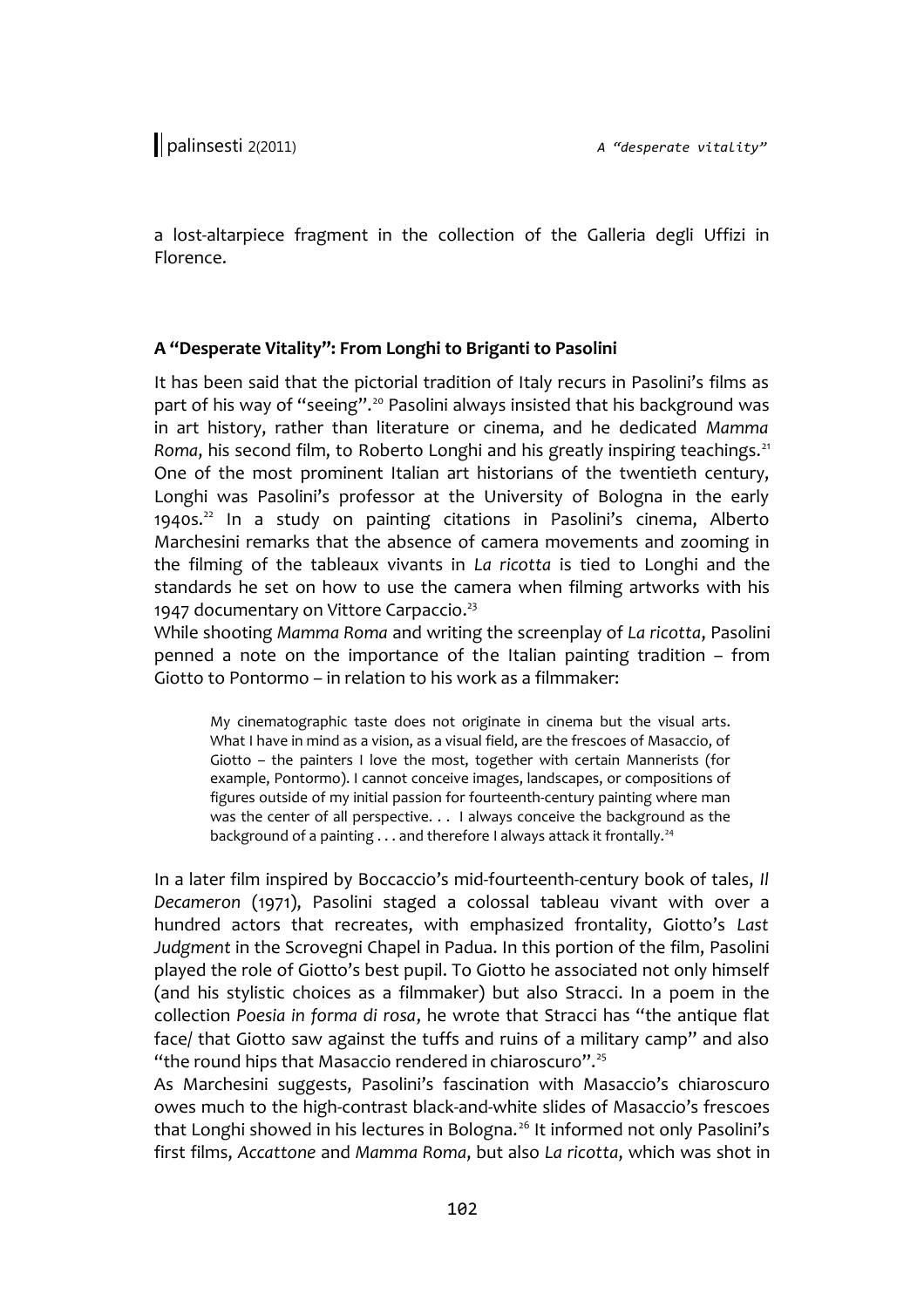black and white, except for the opening sequence and the tableaux vivants of Rosso and Pontormo. Filmed in Technicolor, these were the first color scenes in Pasolini's cinema. The contrast between color and black and white is one of the most striking aspects of *La ricotta*. The publication of a book on Mannerism illustrated with full-page color illustrations certainly contributed to the color choice. Written by Giuliano Briganti and entitled *La maniera italiana* (1961), the book was one of the first with color illustrations to be published in Italy. It was part of a series edited by Longhi and dedicated to Italian painting. A stage-set photograph of the reconstruction of Pontormo's *Deposition* features Briganti's book in the foreground, opened at the pages that reproduce the painting and an enlarged detail, echoed in a close-up of the film sequence [**[fig. 5](http://www.palinsesti.net/index.php/Palinsesti/article/downloadSuppFile/36/192)**; **[fig. 6](http://www.palinsesti.net/index.php/Palinsesti/article/downloadSuppFile/36/193)**]. According to the costume designer, Danilo Donati, Pasolini was so obsessed with recreating the rutilant colors of Rosso's and Pontormo's paintings that it took two months of painstaking attempts to produce fabrics that satisfactorily matched the colors in the paintings.<sup>[27](#page-20-10)</sup>

The influence of Briganti's book on Pasolini was not limited to reproductions. The interpretation of Mannerism that Pasolini identified with was that proposed by Briganti, who discussed Rosso and Pontormo together in *La maniera italiana*, dedicating ample space to the paintings staged in *La ricotta*. According to Briganti, a common and distinctive quality in the work of Rosso and Pontormo is the ability to express "the tragic imposition of their times in a perturbed and contradictory art, in which the classical world is distorted with irrational, willful and subjective effects".<sup>[28](#page-20-11)</sup> For Briganti the Mannerists were inevitably affected by the context in which they lived. Their works expressed "the desperate vitality of a crisis which was one of the longest and most acute in the history of Italian art".<sup>[29](#page-20-12)</sup> His essay opens with a dreadful portrait of Italy, devastated by "violent and tragic episodes as the Sack of Rome and the siege of Florence". The country, he wrote, was also shaken by "the moral upheaval produced by the Reformation" and weighed down by the ensuing "curtailment of spiritual liberty". Further aggravating the situation were "the loss of economic stability as a result of the change in trade-routes, the growing menace of Turkish shipping, and the financial crisis of the mid-century".<sup>[30](#page-20-13)</sup> As the certainties of the Renaissance gave way to an age of disquiet, nature was no longer imitated but rather "transposed in a sort of pictorial metaphor".[31](#page-20-14)

*La ricotta* is permeated with visual metaphors and allegories of controversial aspects of contemporary society. In a recent study on Pasolini's literary and film work, Marco Antonio Bazzocchi suggests the following: the table overflowing with foods may allude to an opulent society founded on waste and exhibitionism, like the world of cinema; physical starvation may stand for starvation of culture; the death of Stracci may signify the annihilation of a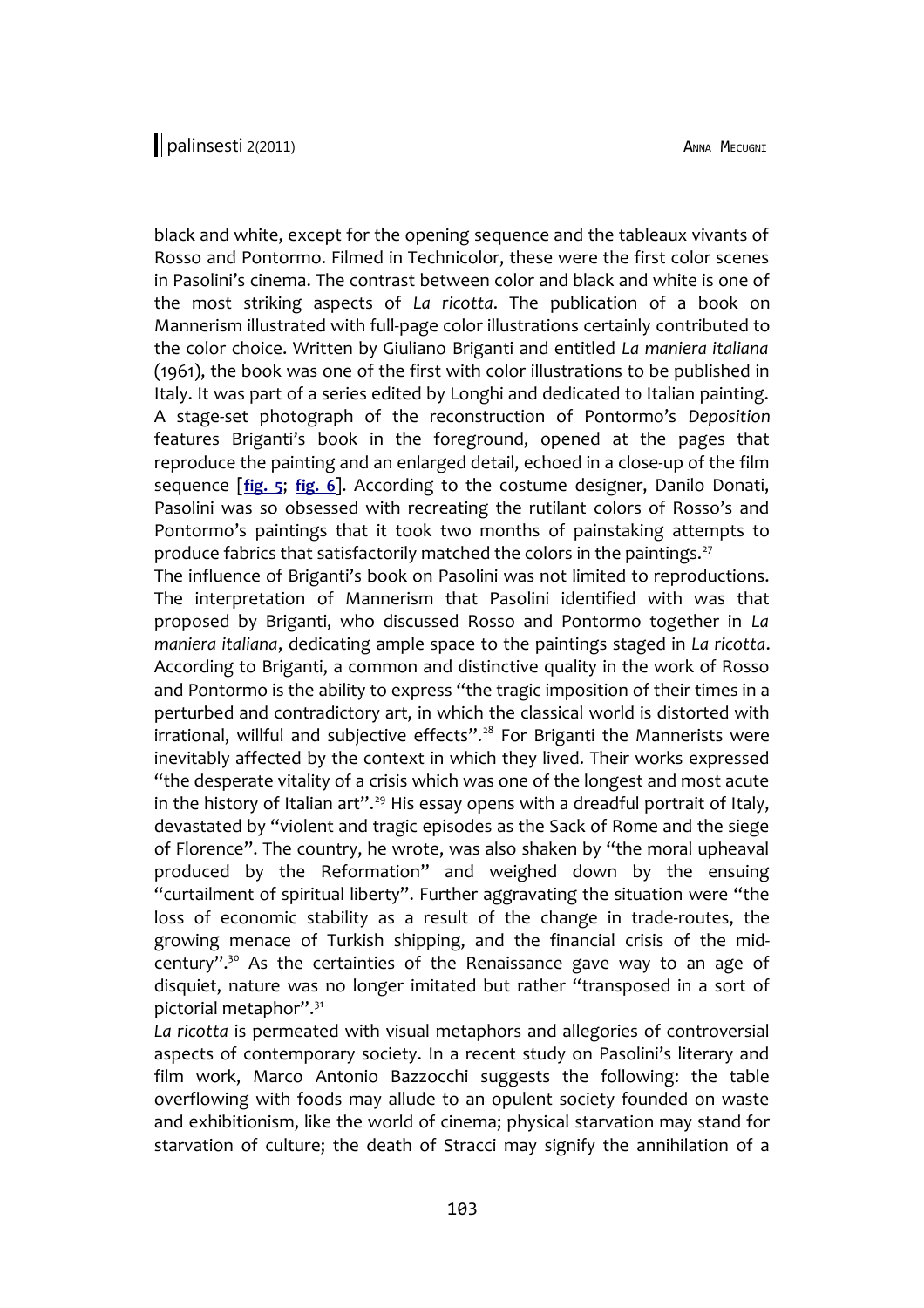culture of the people, as well as the end of a historical cycle and the illusions associated with Communism.<sup>[32](#page-20-15)</sup> Pasolini indicated that the character of the film director played by Welles – the first of many authorial characters in Pasolini's cinema – was a "caricature" of himself as a Marxist intellectual turned cynical and elitist, no longer able to represent the world of the subproletariat from within, as he had attempted in his previous films.<sup>[33](#page-20-16)</sup> Through Welles, he expressed his despair for the people and scorn for the bourgeoisie of Italy ("il popolo più analfabeta, la borghesia più ignorante d'Europa").

Besides metaphor and allegory, another rhetorical device featured in *La ricotta* is oxymoron. One may say that the entire film is constructed around juxtapositions of contrasting aspects (black and white versus color, fictional versus real, profane versus sacred). All the more interesting is the reversal of signification of these contrasting aspects. It amplifies the *mise en abyme* implicit in the film-within-the-film structure, which has an immediate precedent in Federico Fellini's *8½* (1963), and it renders explicit what Borges claims is one of the most fascinating and disturbing aspects of the *mise en* abyme: the play of mirrors between fiction and reality.<sup>[34](#page-20-17)</sup> A similar effect is generated by the works of Ontani in which he holds a photographic reproduction of the painting he is reenacting [**[fig. 7](http://www.palinsesti.net/index.php/Palinsesti/article/downloadSuppFile/36/194)**]. In these photographic tableaux, which Ontani typically produced as unique prints, like the other tableaux, the small photographic reproduction of the artwork – a "copy"  $$ looks less "real" than its imitation. In *La ricotta* the "reality" of the film set is rendered in black and white, while the "fiction" of the film within the film is in color. Similarly, the sacred representations of the Depositions become absolutely profane and lighthearted, whereas the everyday vicissitudes of Stracci acquire a distinct connotation of sacredness and solemnity. The adoption of a double, antithetical structure is a stylistic device recurrent in Pasolini's later work, both in film and literature, as in the short *Che cosa sono le nuvole?* (1967) and in the unfinished *Petrolio*, begun in 1972. In *La ricotta,* the continuous inversion between "reality" and "fiction" indicates that the question of representation is at the heart of the film.

Pasolini identified with the Mannerists as the first *artistes maudits* in the history of Italian art. According to Briganti, the Mannerists "found themselves at odds with a society which had neither the moral strength to guide their difficult, unconfessed longings into other directions, nor the awareness to free them fully".<sup>[35](#page-20-18)</sup> He describes them as artists affected by great "spiritual malaise," "inner disquiet," and "a sort of lucid madness." He uses the adjectives "eccentric," "melancholic," and "solitary".<sup>[36](#page-20-19)</sup> There is little doubt that Pasolini would have seen these attributes in himself as well. In a long poem titled "Una disperata vitalità" ("A desperate vitality") after the expression that Briganti, and before him, Longhi, adopted in reference to the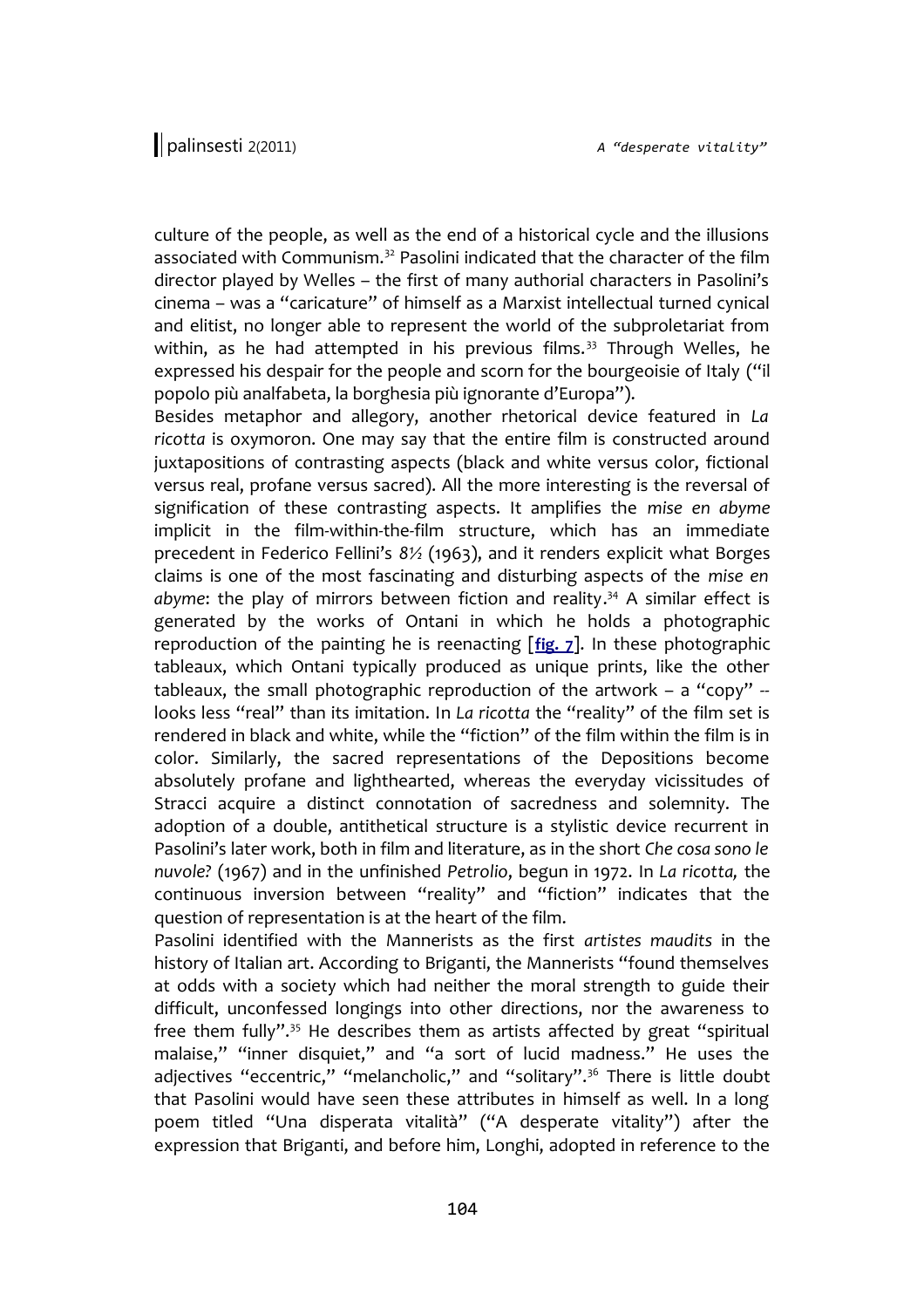maniera artists,<sup>[37](#page-20-20)</sup> Pasolini voiced his frustration and discouragement over being misunderstood. Published in the collection *Poesia in forma di rosa*, the poem stages an interview with a naive, myopic journalist, much like the foolish journalist in *La ricotta* to whom the film director declares his contempt for the Italian bourgeoisie. Pasolini tells the journalist he is "in a state of confusion," "a chaos of contradictions". $38$  Death is the recurring theme of the poem and is associated with isolation due to lack of understanding from others ("Death is not/ in being unable to communicate/ but in being no longer able to be/ understood"),[39](#page-21-0) hence the parallel between Pasolini and Stracci. *La ricotta* ends with the film director acknowledging the invisibility of Stracci: "Poor Stracci, dropping dead – this was his only way of reminding us that he, too, was alive", and needed to eat. It is with an image of death that the poem also reaches closure: "Like a partisan/ dead before May 1945,/ I will slowly decompose/  $\ldots$  / a forgotten poet and citizen".<sup>[40](#page-21-1)</sup> In the final lines the journalist asks Pasolini what, then, is left to him. With the trembling voice of a sick young man, he responds: "a desperate vitality".<sup>[41](#page-21-2)</sup>

### **Meta-Historical Mannerism**

In the early to mid-1960s, studies on Mannerism were flourishing in Europe. In 1964, Hauser's *Mannerism: The Crisis of the Renaissance and the Origin of Modern Art* was published, becoming a popular reading in Italy a year later when its Italian translation was put out. Hauser characterizes Mannerist art as "tormented," "impregnated with the mentality of crisis, and so much denounced and decried for insincerity and artificiality".<sup>[42](#page-21-3)</sup> In truth, he claims, it was more sincere than the ostentatiously harmonious and beautiful art of the Renaissance, as the history of the West – and of Italy in particular – is a history of crises with short "intervals of euphoria." "One of the fictions of the Renaissance", he states, "was that mind and body, man's moral demands and the demands of his senses, formed a harmonious unity", and the "crisis of the Renaissance began with the doubt whether it were possible to reconcile the spiritual with the physical, the pursuit of salvation with the pursuit of terrestrial happiness".<sup>[43](#page-21-4)</sup> Indeed, the dichotomy between body and mind has long been one of the main tenets of the Roman Catholic Church. Greatly enforced since the Counter-Reformation, it has been enormously influential on Italian culture. A keen awareness of the problems that this split entails can be traced in the work of both Pasolini and Ontani.

The third and last section of Hauser's book is dedicated to modern incarnations, in literature and the visual arts, of what he terms "the mannerist trend". For Hauser "mannerist trends have repeatedly appeared since the baroque and the rococo. . . and they are most manifest in times of stylistic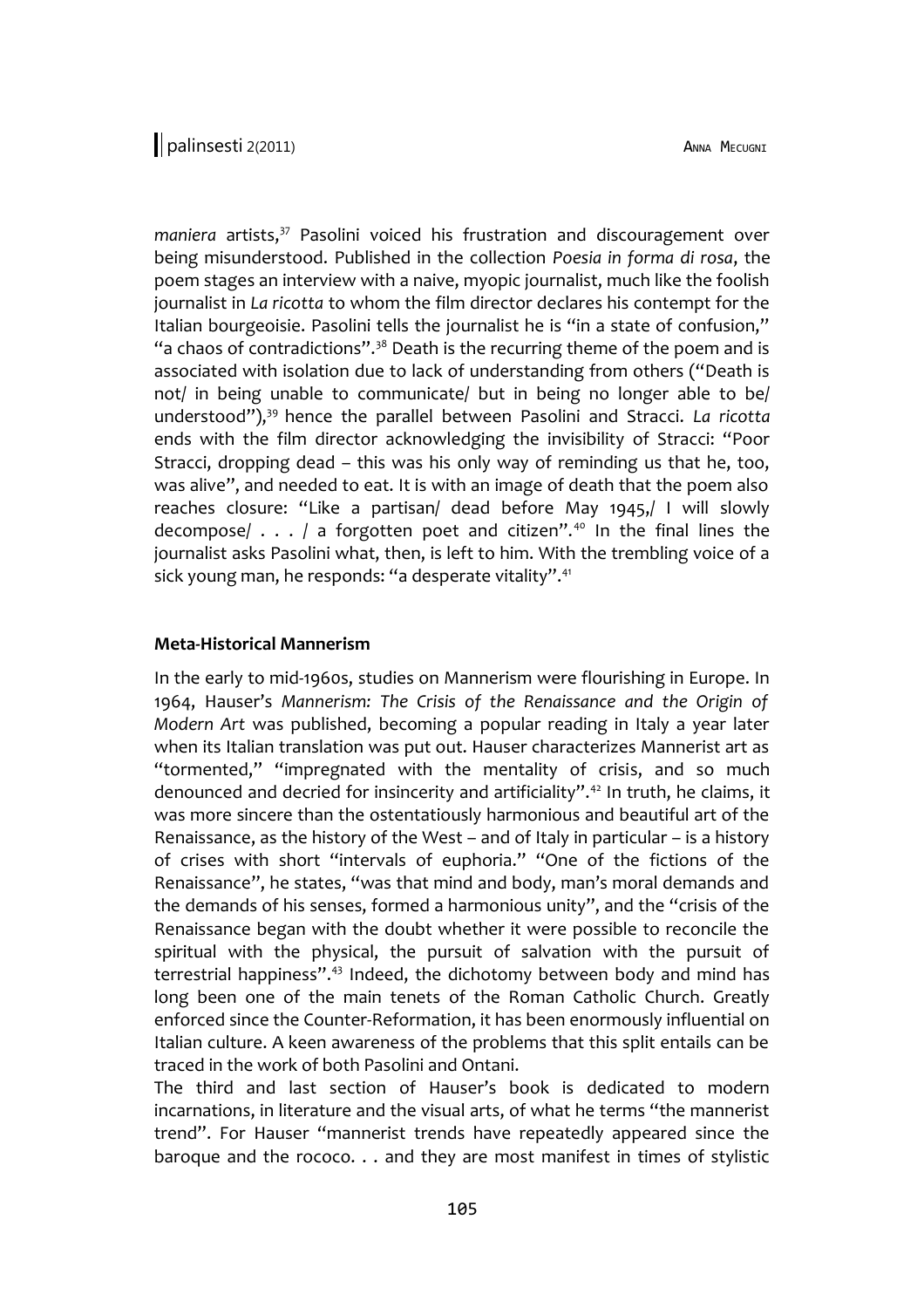revolutions associated with spiritual crises".<sup>[44](#page-21-5)</sup> After leading "a subterranean life since the end of the Cinquecento", they reemerged with strength in the nineteenth and twentieth centuries, with the late Romantics, the Symbolists, the Surrealists, and "the two most important writers of the current age, Marcel Proust and Franz Kafka".<sup>[45](#page-21-6)</sup> Mannerism, for Hauser, is inscribed in the very fabric of modernity.

Another author that was particularly influential in Italy in the 1960s and 1970s was the Swiss Ludwig Binswanger. A student of Carl Jung, Binswanger was the first to apply Martin Heidegger's existential analysis and Edmund Husserl's phenomenology to psychiatry and psychology, giving birth to an anthropological approach to human behaviors that traditional psychiatry identified as pathologies of the individual, unrelated to any larger sociohistorical context. He termed this approach *Daseinanalyse*. His *Drei Formen missglückten Daseins: Verstiegenheit, Verschrobenheit, Manieriertheit* was published in 1956 at a time when German-speaking historians of literature and art, such as Ernst Robert Curtius and Gustav René Hocke, were contributing articles and books on the parallels between historical Mannerism and the twentieth century. It appeared in Italian translation in 1964. In the book Binswanger offers an understanding of mannerism and the specific set of behaviors that clinical psychiatry associates with it as expressions of a person's *Dasein*, or being-in-the-world. As such, mannerism for Binswanger "is possible in every epoch".[46](#page-21-7) It is a way of coping with the anguish derived from the loss or failing of meaning in a given historical period. Its main characteristics are the use of citation, the pose, and the mask – all of which pertain to Ontani's performative recreations of past artworks. The "mask" of the mannerists, Binswanger explains, is not the common mask that covers and hides. It rather involves full identification – i.e., existing *as mask*, not behind it. Binswanger's ideas started to circulate in Italy primarily thanks to the art critic and aesthetician Gillo Dorfles, a physician and psychiatrist by training, who was attentive to Ontani's work from its beginnings.<sup>[47](#page-21-8)</sup>

Hauser and Binswanger were the main references for an essay that Gianni Contessi wrote on contemporary art, film, and architecture that, in his view, constituted "a real mannerist 'outbreak'", their common denominator being the adoption of "quotations within quotes", Pasolini and Ontani are featured among the artists discussed. A discursive, at times convoluted account of recent works, the essay appeared in 1974 in the art magazine *Data* (edited by Tommaso Trini and published throughout the 1970s), with the title "Nuovo manierismo/ New Mannerism". In his closing remarks, Contessi problematizes the view that considers this kind of art "regressive, like a right turn in politics". In the wake of the failure of the 1968 revolution, all hope that art could have a strong impact on society seems to have waned, giving way to disillusionment.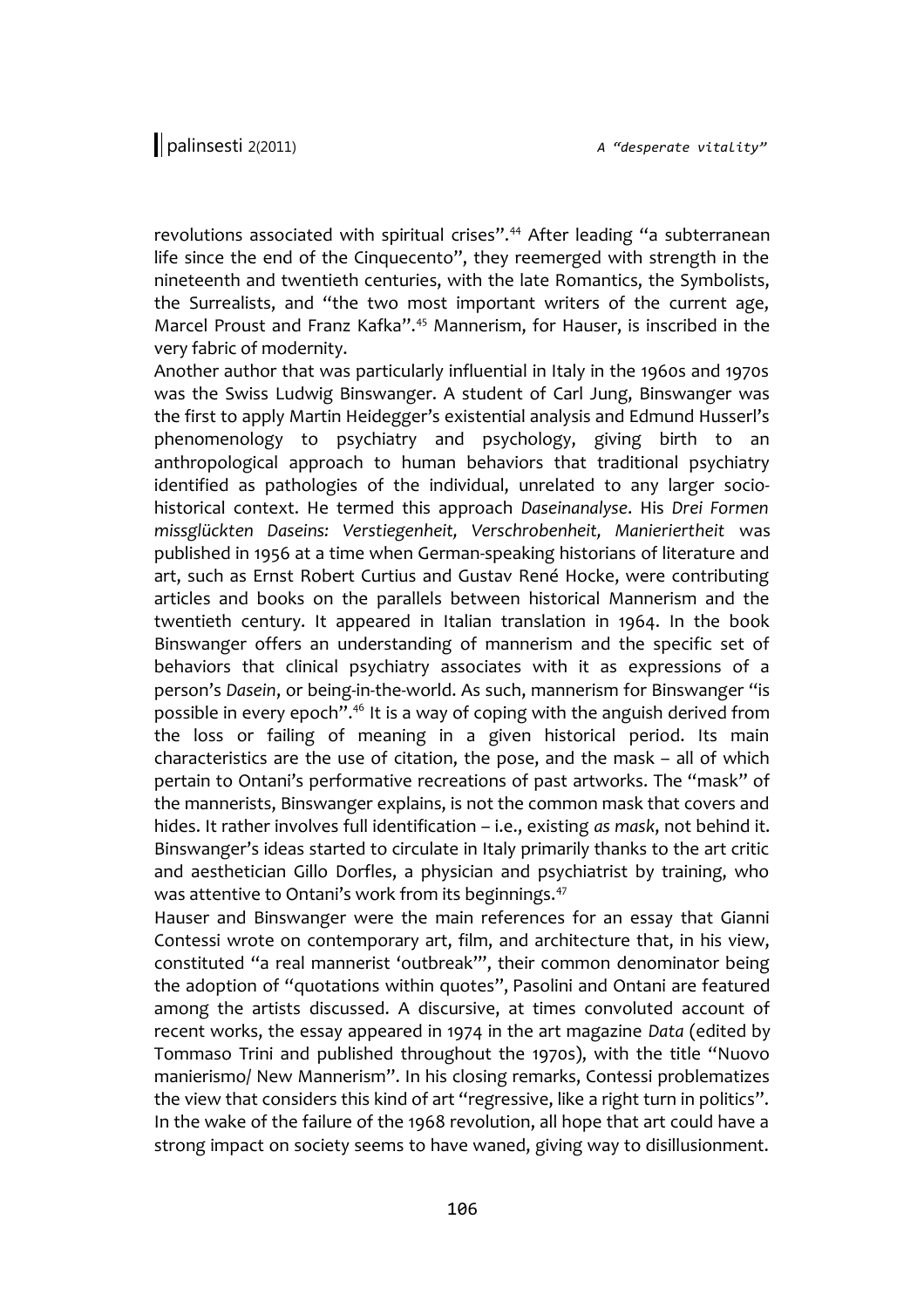What may initially appear as "an art of evasion", concludes Contessi, may actually stem from an awareness of art's "'operative' limits".<sup>[48](#page-21-9)</sup>

#### **The** *italiano medio*

Well before the failure of the 1968 revolution, disillusionment had caught up with Pasolini, as *La ricotta* evidences. The film constituted a clear break from Pasolini's previous production. As film scholar Tomaso Subini puts it, *La ricotta* "is first of all a film on its author and his identity crisis".<sup>[49](#page-21-10)</sup> Pasolini's earlier work was predicated on the Gramscian ideal of a national-popular project of reconciliation between the worlds of the intellectual and of the peasant and the subproletarian cultures that could constitute an alternative to bourgeois culture. This was the ideal of the "organic intellectual", or the intellectual as a catalyst and bridge. The adoption of local dialects and free indirect discourse in his literary and film production was part of this project. But by the early 1960s, Pasolini's doubts about the viability of a national-popular project were increasing, as was his bitter awareness that the age of revolutionary hopes that had animated the Resistance had come to an end, leaving behind a "terrible existential void," as he wrote in a letter to a reader of his column in the left-wing weekly magazine Vie nuove in 1961.<sup>[50](#page-21-11)</sup> It was the uncertainty and confusion of this "'zero' historical moment",[51](#page-21-12) as Pasolini called it, that led to what the critic and cultural historian Gian Carlo Ferretti termed "the explosion of a profound crisis".[52](#page-21-13) Both ideological and existential, Pasolini's crisis reached a point of no return around 1965. Although produced at a time when Pasolini's Gramscian beliefs were collapsing, *Accattone* and *Mamma Roma* were still in dialogue with the tradition of cinematic neorealism. It has been suggested that these films were Pasolini's last attempt at a poetics that had been already problematized in his literary work since *Le ceneri di Gramsci*, published in 1957.[53](#page-21-14) In *La ricotta* the subproletarian is still the hero – "the saint is Stracci", wrote Pasolini<sup>[54](#page-21-15)</sup> – but he is a doomed hero – "you are always starving", a fellow actor in the film tells Stracci, "and are on the side of the capitalists who make you starve". The character of Stracci parallels a contemporaneous literary character, also always starving and quite naive: Marcovaldo, the protagonist of Italo Calvino's homonymous collection of short stories, published in 1963 and written in the 1950s and early 1960s, over the course of the transformation of Italy from an agrarian to an industrial country. Pasolini later came to acknowledge that the cultural homogenization of consumer society and neocapitalism had produced a bourgeoisification (*imborghesimento*) of the cultures he once deemed alternative to the bourgeoisie. At the root of Pasolini's crisis, then, were the profound changes that Italian society had been undergoing.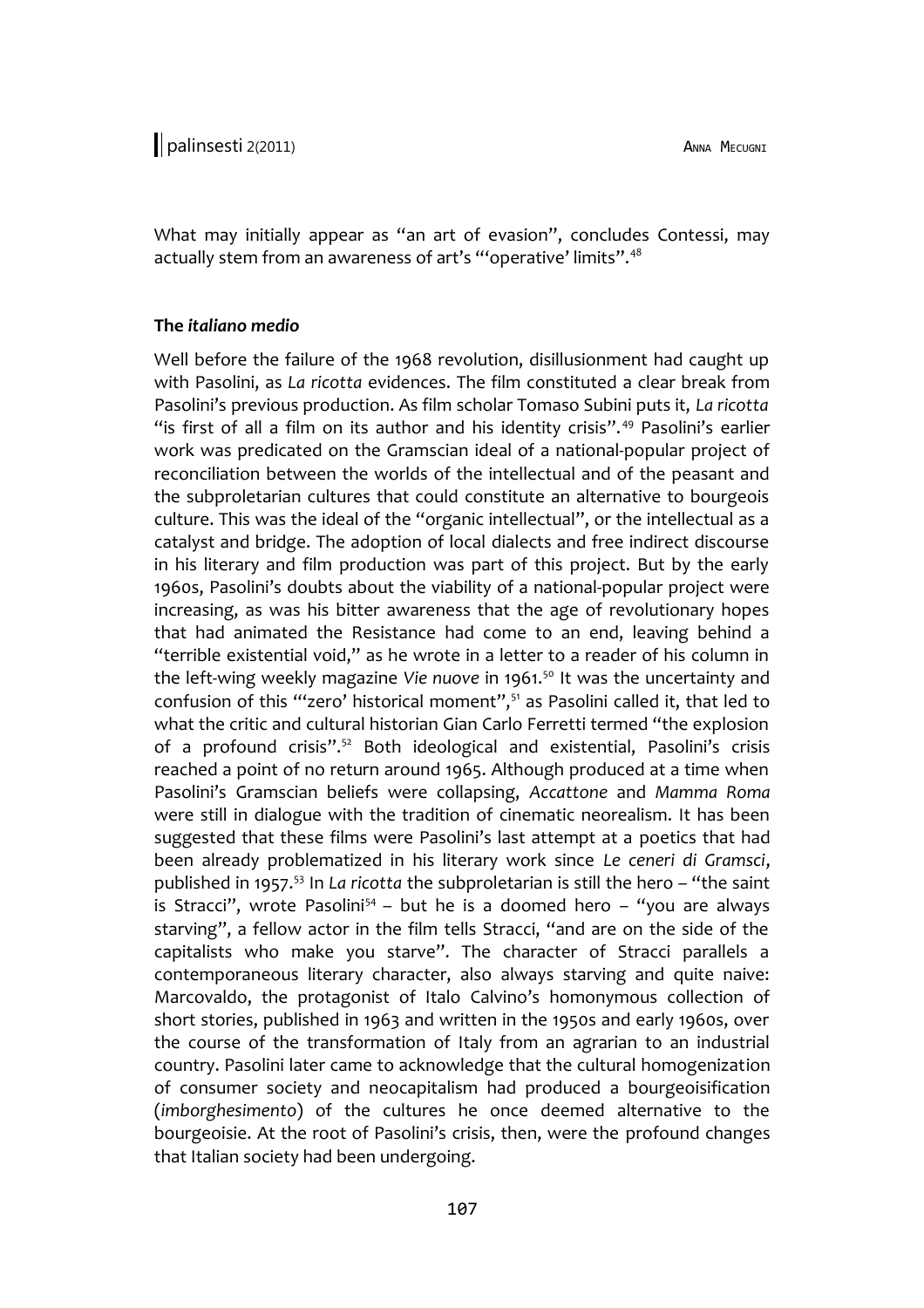In a speech aired on the television network RAI on February 7, 1974, as well as in a series of articles that appeared the following summer in popular daily newspapers such as *Il Corriere della Sera*, Pasolini looked back at the previous decade and analyzed the process of "cultural homogenization" (*omologazione culturale*), or bourgeoisification, that consumerism and American influence brought about.<sup>[55](#page-21-16)</sup> He termed the deep transformation affecting all social classes, together with their systems of values and believes, an "anthropological mutation" (*mutazione antropologica*) of the Italians. This transformation, which television largely hastened, involved an elimination of distinctions between the people (*popolo*) and the bourgeoisie. The results were "conformism" and "neurosis", to use Pasolini's terms, which, combined, gave way to extremism. Thus, for Pasolini, both the terrorist and the *italiano medio*, or average Italian, were products of the radical changes brought about by the Italian "economic miracle" (1956-63), which, merely a century after the birth of Italy as a unified nation in 1861, made it one of the major industrial countries of the West. Industrial development was accompanied by a national political project of unification and centralization. In order to counter the persistence of local dialects, Italian language started being taught on television, becoming a mass phenomenon in the early 1960s, [56](#page-21-17) and a highway connecting the north with the south – the Autostrada del Sole – was built between 1956 and 1964. Pasolini's preoccupation with the past and the particular, local traditions of Italy was tied to an indictment of capitalism and consumerism, which, for him, embodied "a 'total' kind of fascism", as they succeeded in engendering what historical fascism aspired but failed to achieve, namely, homogenization.<sup>[57](#page-21-18)</sup> As he explained in an open letter to Calvino published in a Roman newspaper in 1974, his was nostalgia for a "pre-national and pre-industrial peasant world".<sup>[58](#page-21-19)</sup>

Ontani's position vis-à-vis capitalism and consumerism was never as explicit and articulated as Pasolini's. However, his frustration with cultural homogenization is clearly evident in a text he wrote, published in *Flash Art* also in 1974. Framed by reproductions of recent works, the text features poetic, stream-of-consciousness prose, typical of Ontani. Launching an attack against the "conformist", "false", and "repressive" bourgeois society in which gender and power are divided and kept separated, Ontani declares that, by contrast, he welcomes in both his work and life the "wonderful possibility of being at the same time... masculine/feminine", "hermaphrodite", "*ange infidèle*".[59](#page-21-20) The coexistence of opposites is synonymous with ambiguity, which, together with citation, is key for Ontani.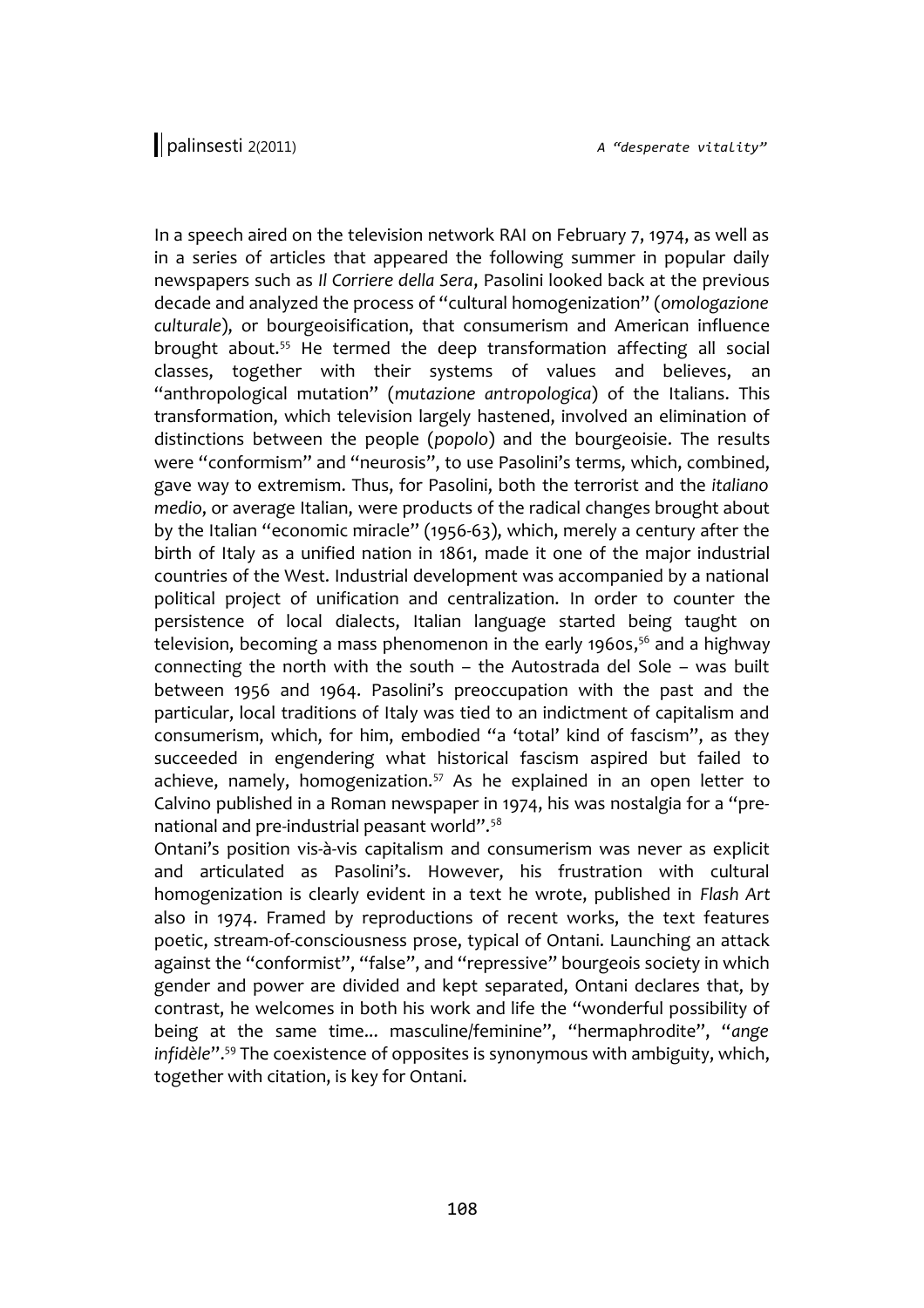## **Permutability of Identity in the** *anni di piombo*

One may say that in the *anni di piombo* Ontani's "desperate vitality" took the form of a voyage of identities that started with figures from sixteenth- and seventeenth-century paintings and then branched out to other works, periods, and fields, such as history, literature, opera, folklore, and the mass media, which provided a host of other characters to Ontani's impersonations throughout the 1970s. Ontani's tableaux were first exhibited in 1974 in several solo and group shows. One of them was the now mostly forgotten *La ripetizione differente*, which opened at the Studio Marconi in Milan in late 1974. Gathering mostly Italian artists, it was curated by the Bologna-based art and literary critic Renato Barilli. The main supporter of Ontani's work since 1970, Barilli conceived the exhibition as a first assessment of what he identified as a new contemporary art trend that privileged quotation and a return to the past over originality and a rejection of the past. With Ontani, who stood out for his "splendid, rhetorical poses from the golden days of Italian art",<sup>[60](#page-21-21)</sup> the most significant presence was Salvo. Another independent figure of this period, he began impersonating characters from Renaissance and Mannerist painting – from Raphael to El Greco – around 1970, first in photography and then in painting, in parallel to Ontani.

In his essay for the catalogue, Barilli celebrates Giorgio de Chirico as the most important precursor to this citationist trend for his "colossal and systematic revisitation of the museum".<sup>[61](#page-21-22)</sup> Barilli's interest in de Chirico was sparked by the first retrospective dedicated to the artist at Palazzo Reale in Milan in 1970. A few months before the *Ripetizione differente* show, Barilli published a study on de Chirico's post-Metaphysical work that provided the theoretical framework for the exhibition. Proposing a reevaluation of this much-dismissed production, Barilli hailed de Chirico as an artist who consistently favored *originarietà* over *originalità –* a return to origins over a search for originality. Owing much to Nietzsche, the painter's disinterest in originality, Barilli wrote, was a sign of awareness that the idea of history as an indefinite, linear progression is but an illusion, hence the deliberate choice of "revisiting the museum" and "'repatriating' by quoting places, themes, and styles from the masters of the past". $62$  A curious lexical choice in this context, the verb "repatriate" seems to ensue from a conception of Italy as a country in which past and present are necessarily interwoven.

The terms "citation", "pose", and "mask" – distinguishing features of mannerism as a form of existence according to Binswanger – recur in Barilli's study. In reference to a series of self-portraits in which de Chirico depicted himself in costumes and settings from another era, Barilli wrote that "the de Chirichian self presents itself as holding a pose (*in posa*), or, if you will, wearing a mask (*in maschera*)".[63](#page-21-24) Begun on the eve of the outbreak of World War II, in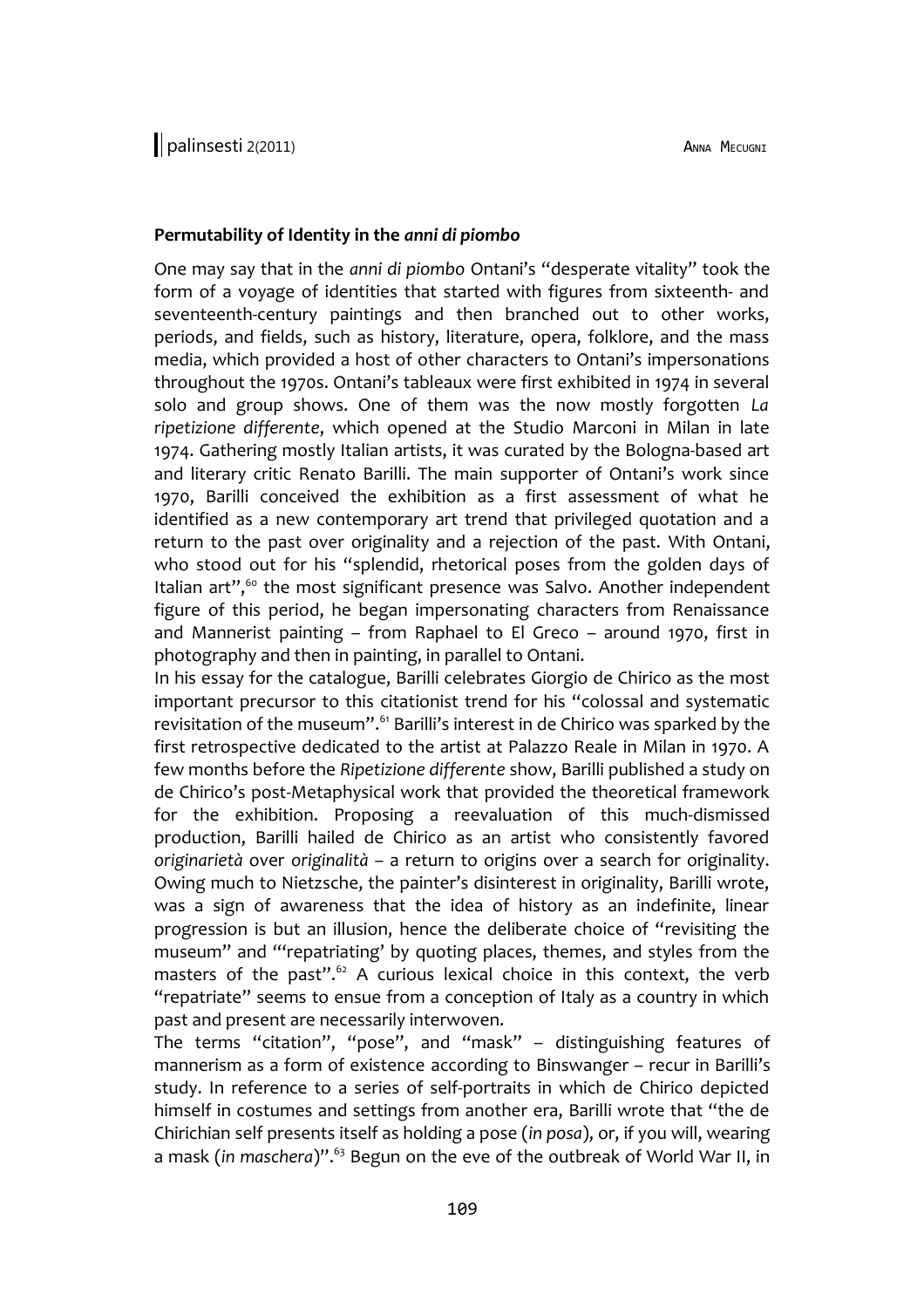late 1939, the series occupied de Chirico for the next twenty years. It comprises over fifty works that portray the artist in costumes either borrowed from the Opera House in Rome or from past paintings, mostly from the Baroque period. The series constitutes a significant precedent to Ontani's tableaux, which combine citation and pose with a certain notion of the mask. The concept of the mask is key in relation to Ontani's practice and is the focus of a book by Italian philosopher Gianni Vattimo, later to emerge as a leading theorist of postmodernity. Titled *Il soggetto e la maschera: Nietzsche e il problema della liberazione* and published in 1974, the book investigates the relevance of the notion of the mask in Nietzsche's writings and ties it to other important concepts in his thought, such as fiction, illusion, and truth become fable. "The problem of the mask in Nietzsche", Vattimo wrote, "is the problem of the relationship between being and appearing",<sup>[64](#page-21-25)</sup> a central philosophical question that Nietzsche tackles in the first significant new way since Hegel. Rather than maintaining the dichotomy between appearance and thing-in-itself, Nietzsche considers the world of appearances and their transformative forces to be the only real world. Rejecting the fundamental assumption of the unity of being, he yearns for a non-metaphysical redefinition of the relationship between being and appearing. It is within the parameters of this redefinition that Ontani's impersonations seem to operate. As Vattimo observes, duplicity characterizes the notion of the mask in Nietzsche's early writings. It is a productive contradiction that leads to the mature configuration of Nietzsche's thought on the problem of truth and appearance. On the one hand, there is the conventional, stiff mask that modern man adopts out of insecurity. It corresponds to a stereotypical role and has "only one expression".<sup>[65](#page-21-26)</sup> Vattimo refers to this kind of mask and the process it entails as *travestimento*, or masquerading. On the other hand, there is the mask that involves full identification and transformation into what is other than oneself. This is what Vattimo calls *maschera*, or mask proper. Whereas "*travestimento*, with its ability of simulating and dissimulating, leaves the particular individuality of the person who adopts it intact and even exalts it," the mask proper "seems to leave without foundation any difference between being and appearing, as it comes down to a pure and simple identification of being with the becoming of appearances themselves".<sup>[66](#page-21-27)</sup> So if *travestimento* belongs to the world of consolidated reality, hierarchies, and social taboos, *maschera* reveals reality as appearance. It belongs to the world of art as a symbolic activity that holds "the joyous hope that the spell of individuation can be broken", as Nietzsche puts it. $67$  This is also the hope that Ontani's impersonations seem to hold. Art, for him, is a "vehicle for freedom from social rules, constrictions, and even denunciations".<sup>[68](#page-21-29)</sup> In Nietzsche's mature elaboration of the theme of the mask, the "true world" has become a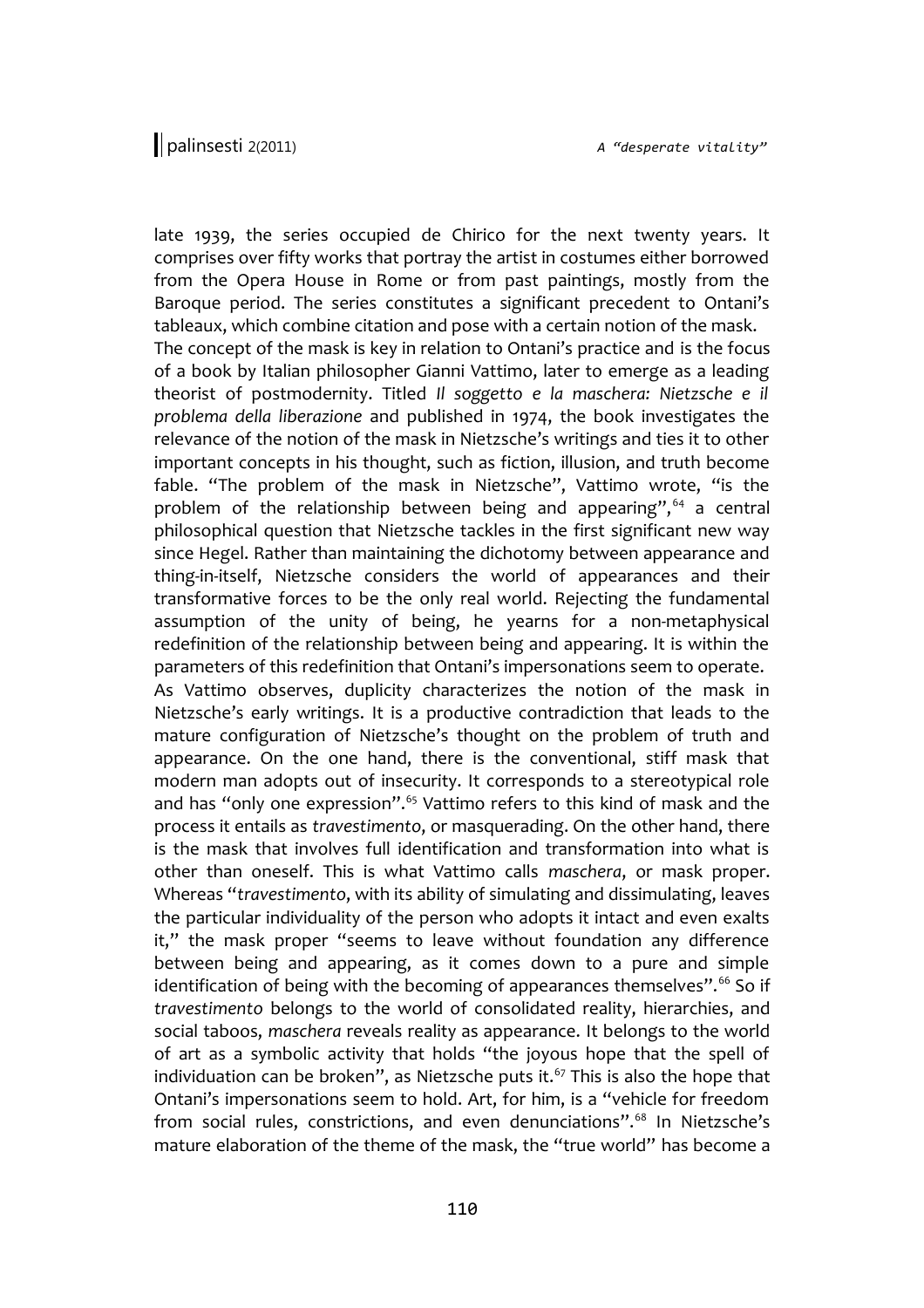fable and the "seeming world" has been eliminated, in the sense that no appearance exists as distinct from reality. The permutability of identity that the multiplicity of Ontani's impersonations embodies may be seen as an expression of the truth that "all is mask"<sup>[69](#page-22-0)</sup> in the Nietzschean, antimetaphysical sense.

Ontani professes that the first tableau he ever realized was *San Sebastiano nel bosco di Calvenzano (d'après Guido Reni)* (c. 1970) [**[fig. 8](http://www.palinsesti.net/index.php/Palinsesti/article/downloadSuppFile/36/195)**], after the painting by Reni housed in the collection of the Pinacoteca nazionale in Bologna.<sup>[70](#page-22-1)</sup> Ontani could have seen it there during one of his visits to Bologna from his hometown of Vergato, in the Tuscan-Emilian Apennines (Calvenzano is a hamlet of Vergato and, according to popular belief, Reni was born there). Certainly, Ontani used as a visual aid for his pose the full-page, high-quality color reproduction of the painting in the monograph of the series "I Maestri del Colore" ("The Masters of Color"), published by Fratelli Fabbri and sold weekly at newsstands starting in the second half of 1963.<sup>[71](#page-22-2)</sup> Confronted, like Pasolini, with the difficulties of dealing with his homosexual identity in a country that discriminated against non-heterosexuals, Ontani was drawn to the subject because, as he said, he saw it as "a powerful image of ambiguity and desire". $7<sup>2</sup>$  It has been said that Saint Sebastian is "the single most successfully deployed image of modern male gay identity".[73](#page-22-4) For Ontani, Reni's Sebastian reveals not only the androgynous sensuality of a male youth, but also, more generally, the ambiguity that art can convey.

Compared with Reni's figure – a beautiful, anemic youth who glances heavenward and placidly surrenders to his own destiny, his body set against a menacing sky – Ontani's version lacks any references to pain and pushes the combination of sacred and profane to an extent comparable to *La ricotta*. Barely covered by a pink loincloth and leaning against a tree surrounded by rich vegetation, Sebastian appears whistling, his gaze lost in reverie. The tableau evokes the *dolce far niente* of a midsummer afternoon, an atmosphere of pleasant inactivity. Nothing could have been further from this than the terrorist attacks and sociopolitical tensions that were plaguing the country. In the *anni di piombo*, when the deadlock of political conformism and binary extremism weighed on the country and the homogenization and bourgeoisification of Italian culture and society were firmly embedded, performing the past seems to have functioned for Ontani as a survival strategy. His impersonations contrast with the *italiano medio*'s rigid mask that holds only one expression. His tableaux, along with Pasolini's, underscore the performative nature of identity and culture, thus revealing the potential intrinsic in what exists as becoming.

Together with ambiguity, instability is a notable feature of Pasolini's and Ontani's tableaux vivants and of the works recreated: The figures of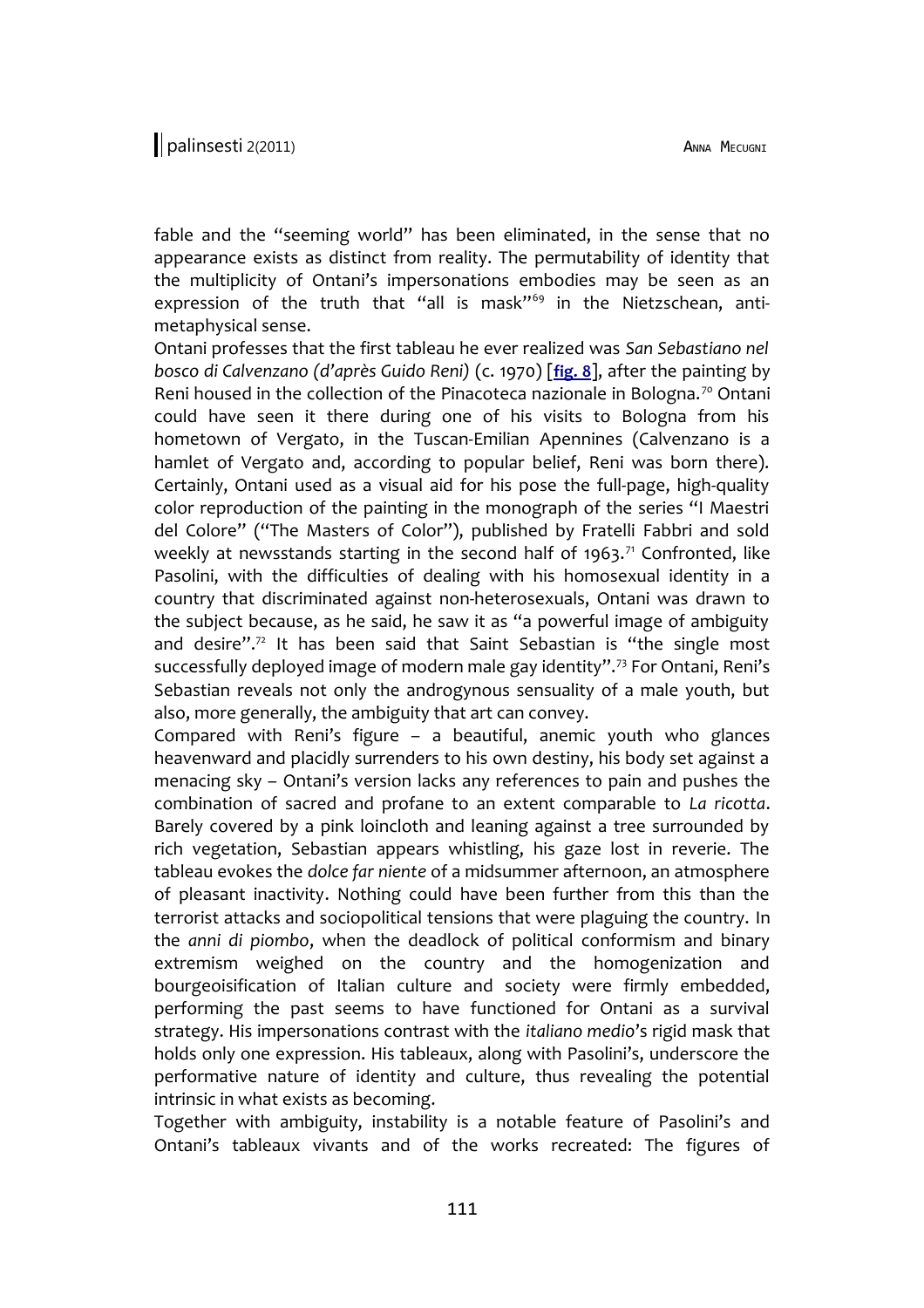Pontormo's *Deposition* seem to float in midair; in Pasolini's tableau a group of actors falls to the floor. In Brueghel's *Parable of the Blind* the figures have either fallen or are bound to fall; this becomes the subject of Ontani's tableau, which focuses solely on the figures' positions. And as he stages the Arcimboldo-like portrait head, fruit keeps falling off his face. While physical instability may be seen as a visual metaphor for the transformations and unrest of Italian society and culture in the 1960s and 1970s, perhaps it can also be seen, together with ambiguity, as that which leaves other possibilities open, holding the liberating potential of a desperate vitality.

## **PLATES**

1 Luigi Ontani, *La caduta dei ciechi d'après Brueghel*, 1970-71. Cesare Bastelli photographer. B/W slide projections. Courtesy of the artist. ©Luigi Ontani, photos by the author.

2 The tableau vivant of Rosso Fiorentino's *Deposition* in Pier Paolo Pasolini's *La ricotta*, still from *RoGoPaG* (Arco Film, 1963).

3 The tableau vivant of Pontormo's *Deposition* in Pier Paolo Pasolini's *La ricotta*, still from *RoGoPaG* (Arco Film, 1963).

4 Frame from Luigi Ontani's *Favola impropriata*, 1970-71. Color video, STS Studio, Rome. Courtesy Galleria Civica d'Arte Moderna, Turin. ©Luigi Ontani, photo by the author.

5 Stage set photograph of the tableau vivant of Pontormo's *Deposition* in *La ricotta*. Published in Alberto Marchesini, *Citazioni pittoriche nel cinema di Pasolini (da* Accattone *al* Decameron*)* (Florence: La Nuova Italia, 1994), 211, fig. 5.

6 Close-up of the actor holding the figure of Christ from behind, in the sequence of the tableau vivant of Pontormo's *Deposition* in Pier Paolo Pasolini's *La ricotta*, still from *RoGoPaG* (Arco Film, 1963).

7 Luigi Ontani, *Ecce Homo d'après Guido Reni*, c. 1972. Cesare Bastelli photographer. C-Print, 44,5 x 69 cm. Private collection, Modena. ©Luigi Ontani.

8 Luigi Ontani, *San Sebastiano nel bosco di Calvenzano (d'après Guido Reni),* c. 1970. Giorgio Gramantieri photographer. C-Print, 100 x 70 cm. Collection Fabio Sargentini, Rome. ©Luigi Ontani.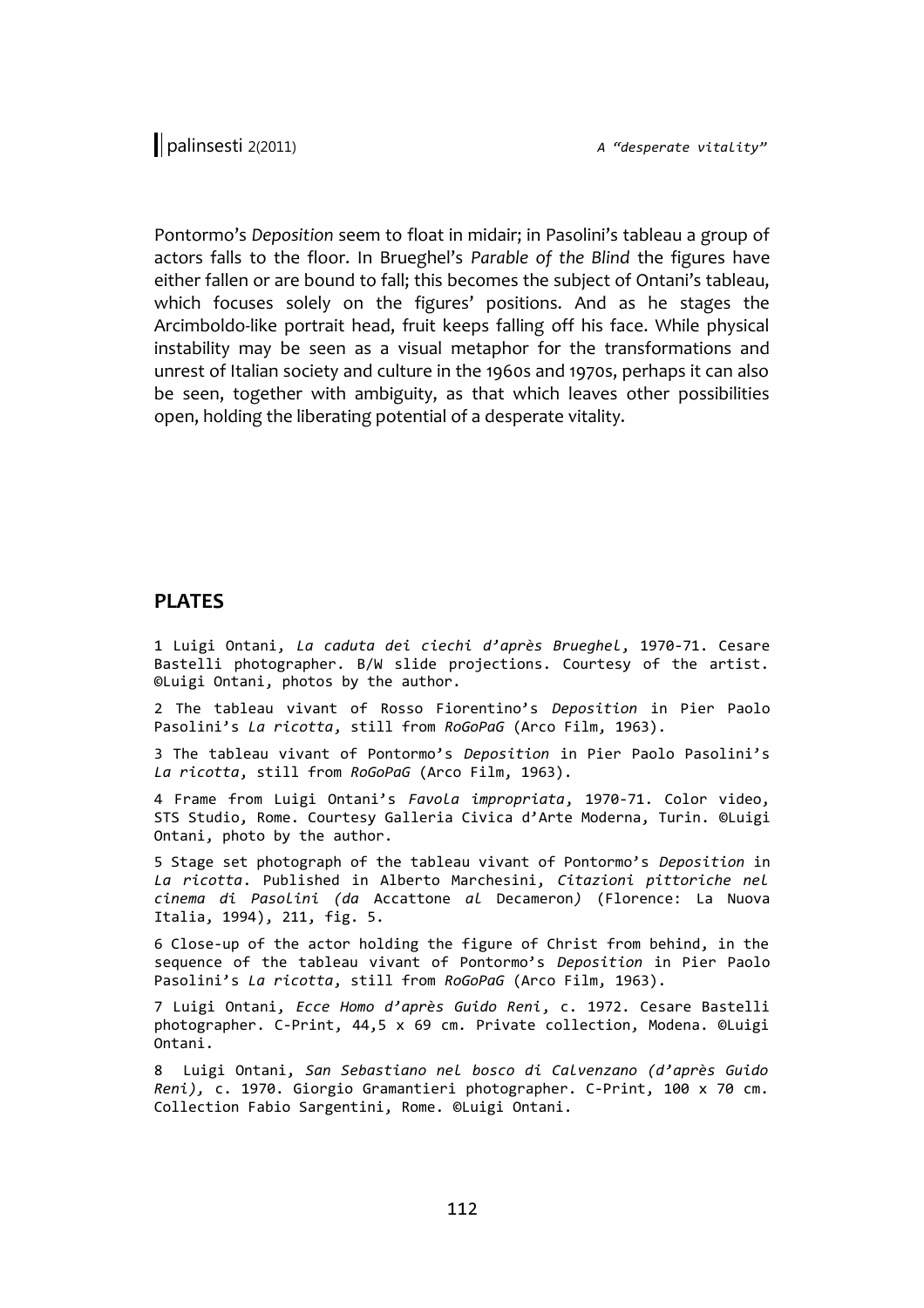- <span id="page-19-0"></span>1 The poem "10 giugno 1962" was first published in Pier Paolo Pasolini, *Mamma Roma* (Milan: Rizzoli, 1962), 159-160. Different English translations have appeared; the one here is the author's. Unless otherwise noted, all translations into English are the author's.
- <span id="page-19-1"></span>2 The years 1963 and 1974 were selected because they witnessed a series of important events and publications that relate to the topic of this paper.
- <span id="page-19-2"></span>3 In his "Postille a *Il nome della rosa*" (1983) Umberto Eco embraces this notion and draws a parallel with Postmodernism, which, for him, consists in recognizing that the past "cannot really be destroyed" and thus "must be revisisted." "We could say," he wrote, "that every period has its own postmodernism, just as every period would have its own mannerism (and, in fact, I wonder if postmodernism is not the modern name for mannerism as meta-historical category). I believe that in every period there are moments of crisis" [*Postscript to "The Name of the Rose",* trans. William Weaver *(*New York: Harcourt Brace Jovanovich, 1984), 66-67].
- <span id="page-19-3"></span>4 Luigi Ontani, "Ceri d'Ontano: A Dialogue between Cerith Wyn Evans & Luigi Ontani", interview by Certih Wyn Evans, *Nero*, Autumn 2009, 35.
- <span id="page-19-4"></span>5 Luigi Ontani, interview by author, 30 March 2008, New York, audio recording.
- <span id="page-19-5"></span><sup>6</sup> Cesare Bastelli, interview by author, 15 June 2010, Castello d'Argile (Bologna), audio recording.
- <span id="page-19-6"></span>7 The text of the presentation was published in Achille Bonito Oliva, "L'arte per accrescere il campo del dubbio", *Avanti!*, 16 November, 1980. The last part of Bonito Oliva's sentence – the idea that art is a way of affirming one's own identity – seems more pertinent to the Transavanguardia artists, whom the critic had just launched with a manifesto on the pages of *Flash Art*, than to Pasolini.

<span id="page-19-7"></span>Ibid.

8

9

- <span id="page-19-8"></span>ID., "La citazione deviata: L'ideologia", in *Critica in atto* (Rome: Incontri Internazionali d'Arte, 1973), 156. This essay constituted the basis for a book on Mannerism published in 1976, *L'ideologia del traditore: arte, maniera, manierismo*.
- <span id="page-19-9"></span><sup>10</sup> Ibid., 157.
- <span id="page-19-10"></span><sup>11</sup> Pietro Citati, "Ritratto di Pasolini", in *Il tè del cappellaio matto* (Milan: Mondadori, 1972), 224. Originally published in *L'approdo letterario*, April 1959.
- <span id="page-19-11"></span><sup>12</sup> Antonio Costa, *Il cinema e le arti visive* (Milan: Einaudi, 2002), 313.
- <span id="page-19-12"></span><sup>13</sup> Pier Paolo Pasolini, *Poesia in forma di rosa* (Milan: Garzanti, 2010), 9. On Pasolini's concern and affinity with Mannerism in his literary work, see Marco Vallora, "Alì dagli occhi impuri: Come nasce il manierismo nella narrativa di Pasolini", in *Lo scandalo Pasolini*, ed. Fernaldo Di Giammatteo (Rome: Edizioni dell'Ateneo & Bizzarri, 1976), 156- 204. This is a dense essay, rich in citations from Pasolini's writings that unfortunately are not footnoted.
- <span id="page-19-13"></span><sup>14</sup> After the trial, *RoGoPaG* was rereleased under a new title, *Laviamoci il cervello*, but today it is better known under its original title. On the trial, censorship, and reconstruction of the censored parts of *La ricotta*, see Tomaso Subini, *Pier Paolo Pasolini: La ricotta* (Turin: Lindau, 2009), 41- 85.
- <span id="page-19-14"></span><sup>15</sup> Leo Steinberg, "Pontormo's Capponi Chapel", *Art Bulletin* 56, no. 3 (1974): 385.
- <span id="page-19-15"></span><sup>16</sup> Giorgio Vasari, *The Lives of the Artists* (1568), trans. Julia Conaway Bondanella and Peter Bondanella (New York: Oxford University Press, 1998), 353. On the presence of Moors in Rosso's paintings, see *The Image of the Black in Western Art*, edited by David Bindman and Henry Louis Gates Jr., Vol. III, *From the "Age of Discovery" to the Age of Abolition*, Part 1, *Artists of the Renaissance and Baroque* (Cambridge, Mass.: Belknap Press of Harvard University Press, 2010), 119-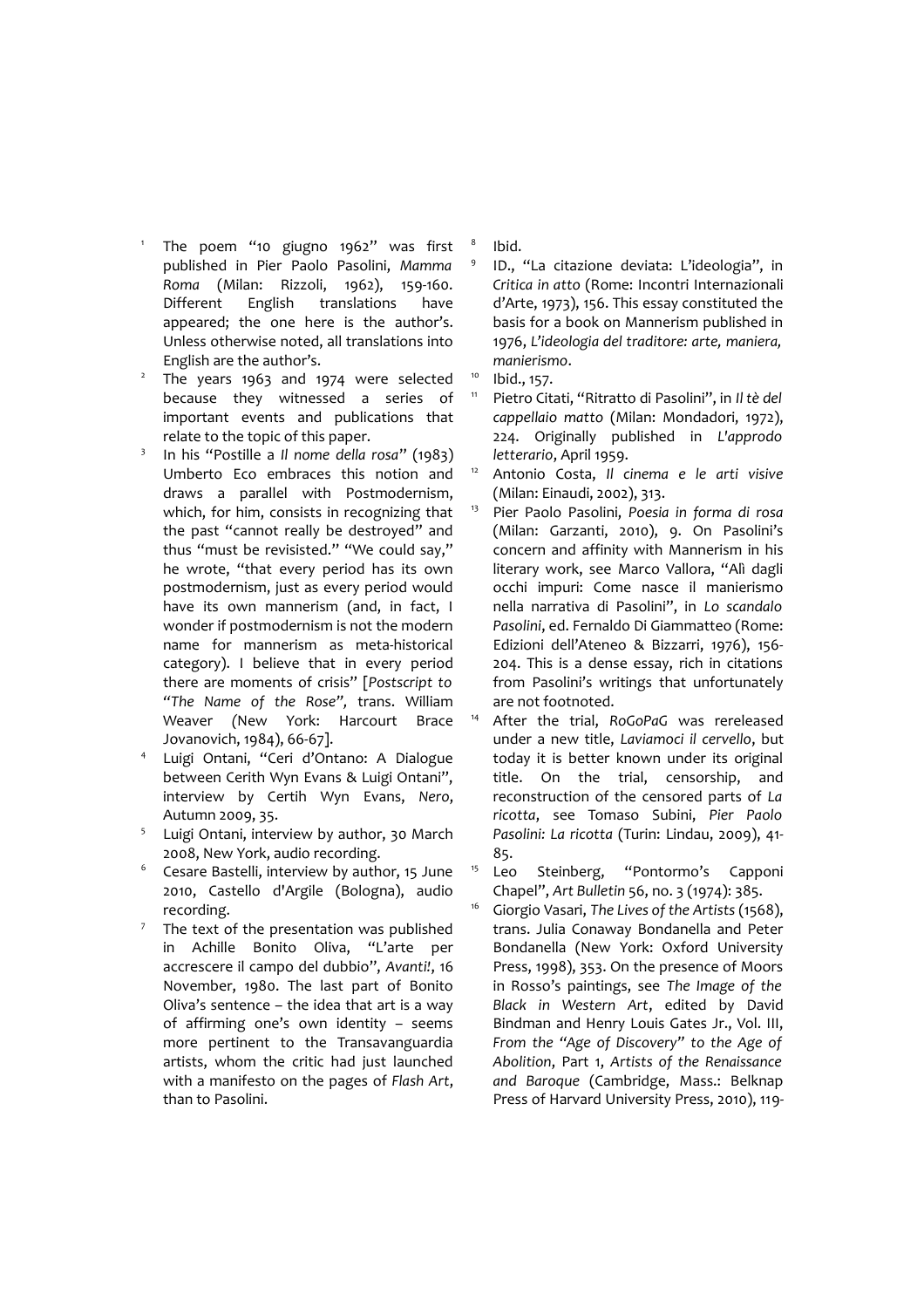<span id="page-20-0"></span>121.

- $17$  For a detailed reconstruction of the other sources, see Alberto Marchesini, *Citazioni pittoriche nel cinema di Pasolini (da* Accattone *al* Decameron*)* (Florence: La Nuova Italia, 1994), 52.
- <span id="page-20-1"></span><sup>18</sup> *Pontormo's Diary*, trans. Rosemary Mayer (New York: Out of London Press, 1979), 110- 11. Hervé Joubert-Laurencin discusses the relationship between Pasolini and Pontormo in depth in his "Miroir noir, coeur noir. Pasolini et Pontormo", in *Le derneier poète espressioniste. Ecrits sur Pasolini* (Besançon: Les Solitaires Intempestifs, 2005), 143-154.
- <span id="page-20-2"></span><sup>19</sup> *Enciclopedia dello spettacolo*, edited by Sandro D'Amico (Rome: Le Maschere, 1961), 612.
- <span id="page-20-3"></span><sup>20</sup> See, for instance, Francesco Galluzzi, *Pasolini e la pittura* (Rome: Bulzoni, 1994), 49 et passim; and Marchesini's study, *Citazioni pittoriche nel cinema di Pasolini*.
- <span id="page-20-4"></span><sup>21</sup> The dedication reads as follows: "A Roberto Longhi, cui sono debitore della mia '*fulgurazione figurativa*'" (Pasolini, *Mamma Roma*, 8).
- <span id="page-20-5"></span><sup>22</sup> On the decisive influence of Longhi and Pasolini, see Galluzzi, "Le fulgurazioni longhiane"*,* in *Pasolini e la pittura*, 15-45; and Dario Trento, "Pasolini, Longhi e Francesco Arcangeli tra la primavera del 1941 e l'estate 1943", in *Pendragon*, edited by Davide Ferrari and Gianni Scalia (Bologna: Pendragon, 1998), 47-66.
- <span id="page-20-6"></span><sup>23</sup> Marchesini, *Citazioni pittoriche nel cinema di Pasolini*, 50.
- <span id="page-20-7"></span><sup>24</sup> Pasolini, *Mamma Roma*, 145. Part of the passage is from the English translation published in Naomi Greene, *Pier Paolo Pasolini: Cinema as Heresy* (Princeton, NJ: Princeton University Press, 1990), 45.
- <span id="page-20-8"></span><sup>25</sup> Pasolini, *Poesia in forma di rosa,* 78.
- <span id="page-20-9"></span><sup>26</sup> Marchesini, *Citazioni pittoriche nel cinema di Pasolini*, 17-20.
- <span id="page-20-10"></span><sup>27</sup> Danilo Donati, "Interview", in *Teoria e tecnica del film in Pasolini*, edited by Antonio

Bertini (Rome: Bulzoni, 1979), 195. The costumes consisted of fabrics and pieces of iron wire holding them in place. Already prominent for his work on Visconti's opera productions, Donati was involved with several of Pasolini's later films.

- <span id="page-20-11"></span>Giuliano Briganti, *Italian Mannerism*, trans. Margaret Kunzle (Leipzig: VEB Edition, 1962), 20.
- <span id="page-20-12"></span> $^{29}$  Ibid., 8.
- <span id="page-20-13"></span> $30$  Ibid., 5.
- <span id="page-20-14"></span><sup>31</sup> Ibid., 13. The notion of Mannerism or the *maniera moderna* as a style displaying a higher concern with previous art, *la bella maniera*, than with nature itself, owes much to Vasari, its first theorist.
- <span id="page-20-15"></span><sup>32</sup> Marco Antonio Bazzocchi, *Burattini filosofi: Pasolini dalla letteratura al cinema* (Milan: Bruno Mondadori, 2007), 59, 67, 154.
- <span id="page-20-16"></span><sup>33</sup> Pier Paolo Pasolini, "Una discussione del '64" , in *Saggi sulla politica e sulla società*, edited Walter Siti and Silvia De Laude (Milan: Mondadori, 1999), 780-781. The text is the transcription of the debate organized in Alessandria by the local Circolo del Cinema on November 21, 1964.
- <span id="page-20-17"></span><sup>34</sup> Jorge Luis Borges, *Labyrinths: Selected Stories & Other Writings*, edited by Donald A. Yates and James E. Irby (New York: New Directions, 1964), 196. The conception of *8½* dates back to at least 1960 and the filming coincided with the period of Pasolini's work on *La ricotta*'s screenplay. For a brief account of the collaborations and friendship between Pasolini and Fellini, see Enzo Siciliano, *Vita di Pasolini* (Milan: Mondadori, 2005), 259-262.
- <span id="page-20-18"></span><sup>35</sup> Briganti, *Italian Mannerism*, 12.
- <span id="page-20-19"></span> $36$  Ibid., 6, 11, 13.
- <span id="page-20-20"></span><sup>37</sup> See ibid., 8; and Roberto Longhi, "Ricordo dei manieristi", in *Cinquecento classico e Cinquecento manieristico, 1951-1970* (Florence: Sansoni, 1976), 87. Originally published in *L'Approdo* II, n. 1 (January -March 1953): 59.
- <span id="page-20-21"></span><sup>38</sup> Pasolini, *Poesia in forma di rosa*, 126.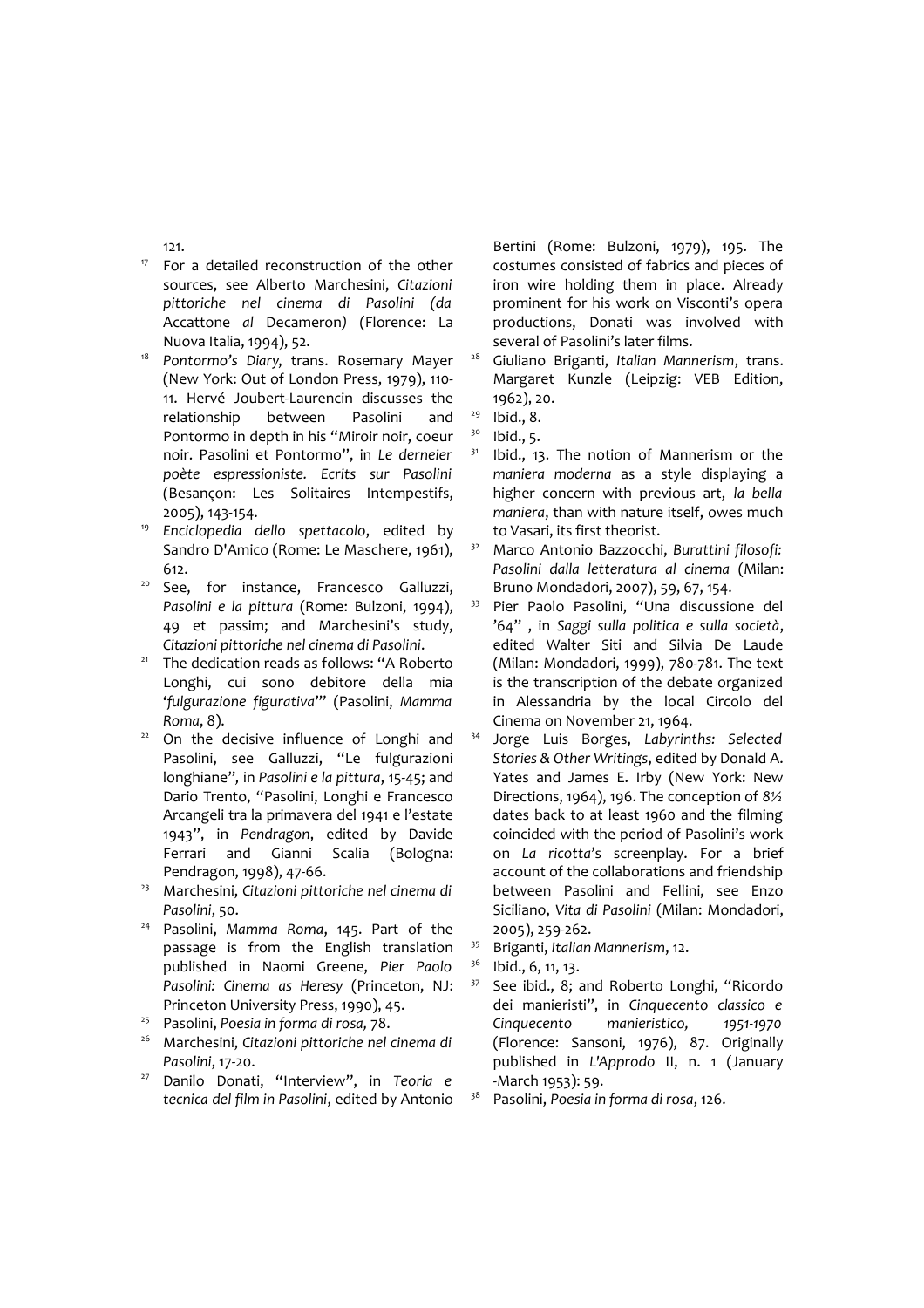- <span id="page-21-0"></span> $39$  Ibid., 113.
- <span id="page-21-1"></span>Ibid., 132.
- <span id="page-21-2"></span><sup>41</sup> Ibid., 133.
- <span id="page-21-3"></span><sup>42</sup> Arnold Hauser, *Mannerism: The Crisis of the Renaissance and the Origin of Modern Art* (London: Routledge & Paul, 1965), 7.
- <span id="page-21-4"></span><sup>43</sup> Ibid., 10.
- <span id="page-21-5"></span><sup>44</sup> Ibid., 355.
- <span id="page-21-6"></span> $^{45}$  Ibid., 356.
- <span id="page-21-7"></span><sup>46</sup> Ludwig Binswanger, *Drei Formen missglückten Daseins: Verstiegenheit, Verschrobenheit, Manieriertheit* (Tübingen: Niemeyer, 1956), 131. The third (and last) section of the book is dedicated to mannerism (ibid., 92–197). This book has not been translated into English.
- <span id="page-21-8"></span> $47$  For this insight I ought to thank a young scholar of Dorfles's work, Antonello Tolve. See his *Gillo Dorfles: Arte e critica d'arte nel secondo Novecento* (Naples: La Città del Sole, 2011).
- <span id="page-21-9"></span><sup>48</sup> Gianni Contessi, "Nuovo manierismo/ New Mannerism", *Data*, fall 1974, 60-66.
- <span id="page-21-10"></span><sup>49</sup> Subini, *Pier Paolo Pasolini: La ricotta*, 13.
- <span id="page-21-11"></span><sup>50</sup> Pier Paolo Pasolini, *Le belle bandiere: Dialoghi 1960-65*, edited by Gian Carlo Ferretti (Rome: Editori Riuniti, 1978), 164.
- <span id="page-21-12"></span><sup>51</sup> Ibid., 271.
- <span id="page-21-13"></span><sup>52</sup> Gian Carlo Ferretti, "Introduction," in ibid., 7.
- <span id="page-21-14"></span><sup>53</sup> See Subini, *Pier Paolo Pasolini: La ricotta*, 114.
- <span id="page-21-15"></span><sup>54</sup> Pier Paolo Pasolini, "Pietro II", in *Poesia in forma di rosa*, 78.
- <span id="page-21-16"></span><sup>55</sup> See in particular ID., "Gli italiani non sono più gli stessi", in *Scritti Corsari* (Milan: Garzanti, 1975), 46-52. Originally published in *Corriere della Sera*, 10 June, 1974; and "Il potere senza volto"*,* in Pasolini, *Scritti corsari*, 53-59. Originally published in *Corriere della Sera*, 24 June, 1974.
- <span id="page-21-17"></span><sup>56</sup> Franco Monteleone, "Vedere a distanza", in *Storia della radio e della televisione in Italia: Un secolo di costume, società e politica* (Venice: Marsilio, 2003), 268-294.
- <span id="page-21-18"></span><sup>57</sup> Pasolini, *Scritti Corsari*, 54.
- <span id="page-21-19"></span><sup>58</sup> ID., "Lettera aperta a Italo Calvino: P.: quello

che rimpiango", in Ibid., 60-5. Originally published in *Paese Sera*, 8 July, 1974. This is not the place to discuss Calvino's position with regard to Pasolini's ideas. However, it should be remembered that in the mid-1950s he collected folktales from a wide range of regions and dialects, and translated them into standard Italian, publishing *Fiabe italiane* in 1956.

- <span id="page-21-20"></span><sup>59</sup> Luigi Ontani, "Luigi Ontani", *Flash Art*, April 1974, 11.
- <span id="page-21-21"></span><sup>60</sup> Renato Barilli, "Il comportamento frequenta il museo", *NAC*, December 1973, 18.
- <span id="page-21-22"></span><sup>61</sup> ID., *La ripetizione differente* (Milan: Studio Marconi, 1974), 3.
- <span id="page-21-23"></span> $62$  ID., "De Chirico e il recupero del museo," in *Tra presenza e assenza: due modelli culturali in conflitto* (Milan: Bompiani, 1974), 271. Barilli first presented his reinterpretation of de Chirico's post-Metaphysical work in a lecture delivered at the University of Salerno, in the context of a symposium on Surrealism promoted by Filiberto Menna at the University of Salerno in the spring of 1973, and later published in *Studi sul surrealismo. Saggi/ Documenti n. 6*, edited by Filiberto Menna (Rome: Officina, 1977). Only minor changes differentiate the two essays.
- <span id="page-21-24"></span>Renato Barilli, "De Chirico e il recupero del museo", 288.
- <span id="page-21-25"></span><sup>64</sup> Gianni Vattimo, *Il soggetto e la maschera: Nietzsche e il problema della liberazione* (Milan: Bompiani, 2007), 11. This book has not been translated into English, unlike other texts by Vattimo, who is considered one of main Italian philosophers of the postwar period.
- <span id="page-21-26"></span> $^{65}$  Ibid., 18.
- <span id="page-21-27"></span>Ibid., 39.
- <span id="page-21-28"></span><sup>67</sup> Friedrich Nietzsche, *The Birth of Tragedy and Other Writings*, edited by Raymond Geuss and Ronald Speirs (Cambridge, UK: Cambridge University Press, 1999), 52-53.
- <span id="page-21-29"></span><sup>68</sup> Luigi Ontani, "È arrivato un angelo", interview by Franco Fanelli, in *Vernissage*, montly supplement to *Il Giornale dell'Arte*,